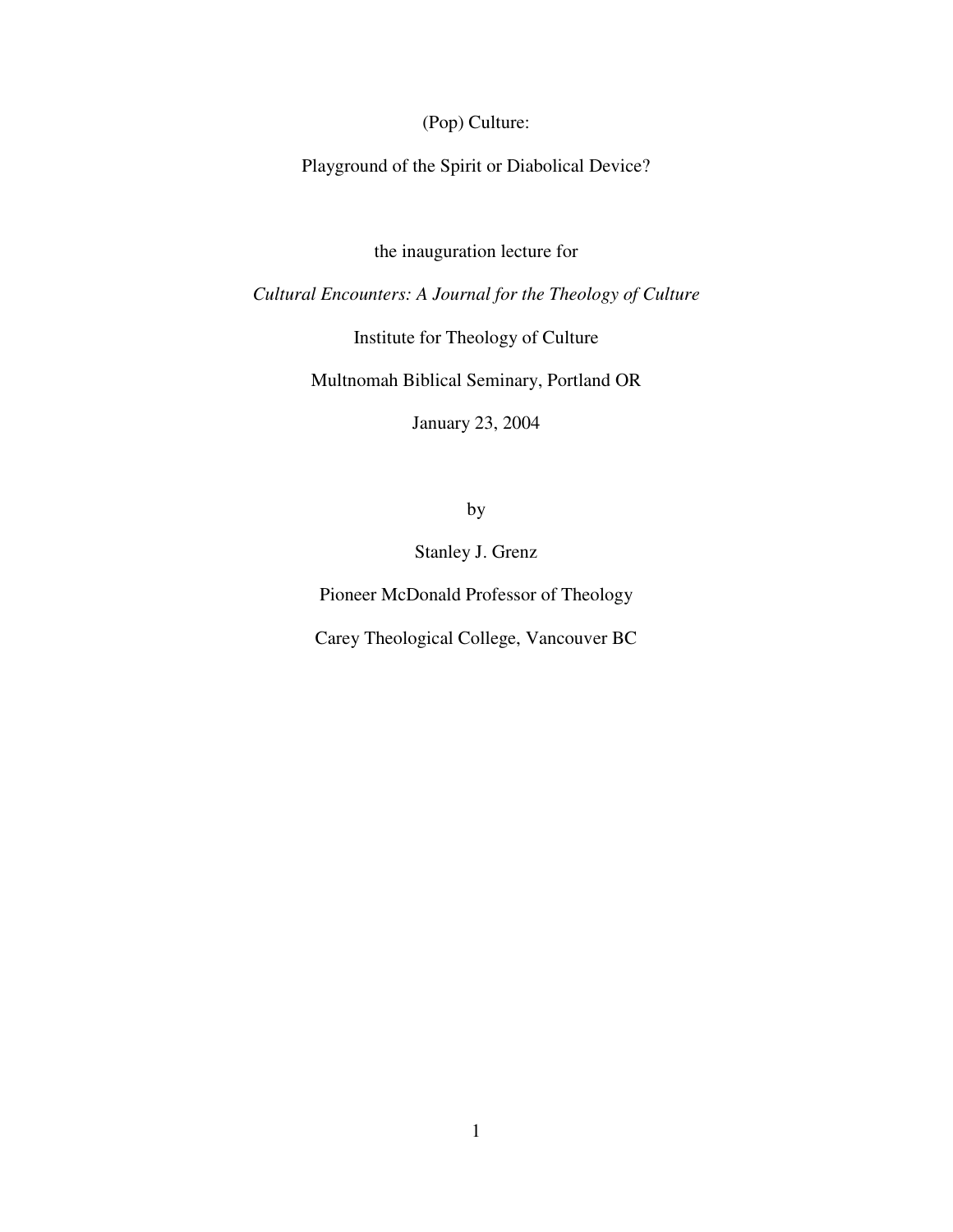My childhood was characterized by an ambiguous relationship to the kind of pop culture that was being dished out by the entertainment industry in the 1950s and 1960s. My parents, the deacons in the pietist Baptist churches that my father served as pastor, and my Sunday school teachers spoke with one voice in denouncing such pop cultural rituals as movie-going (as well as dancing, smoking, drinking and card playing) as among the sins that could derail the sincere Christian who was seeking to tread the pathway to holy living. This, coupled with the likelihood that the returning Lord would pass me by were he to find me in the show hall, worked to keep me on the "straight and narrow" and away from the movie theater. No wonder that I viewed my attendance at a showing of *The Shaggy Dog* with my cousins during a visit to a seemingly much more liberal-minded aunt and uncle as testing the limits of divine forbearance.

My parents and other adults in the church also warned me of the dangers of rock music. Yet the accessability to the "hit parade" that the local Top 40 station provided to every transistorradio-packing youth of the day made any parentally- or ecclesiastically-imposed ban on this form of entertainment more difficult to enforce. Then, when I was 16 years old, my parents unexpectedly lifted the ban on movie going. This decision was motivated in part by their realization that the rule made little sense when this year's box office successes would be available for viewing on the family TV next year and by the appearance in the local theater of *The Sound of Music*, which even my mother would have gladly gone to see, if her role as pastor's wife had permitted.

In contrast to my parents' more "progressive" attitude, in the face of the onslaught of the entertainment industry many other Christians stiffened the rules. Some even extend the ban to the television set as well. Carl McClain captured the sentiments of a host of Christian leaders of the day regarding nearly every aspect of pop culture when he asserted, "I submit that a frequenter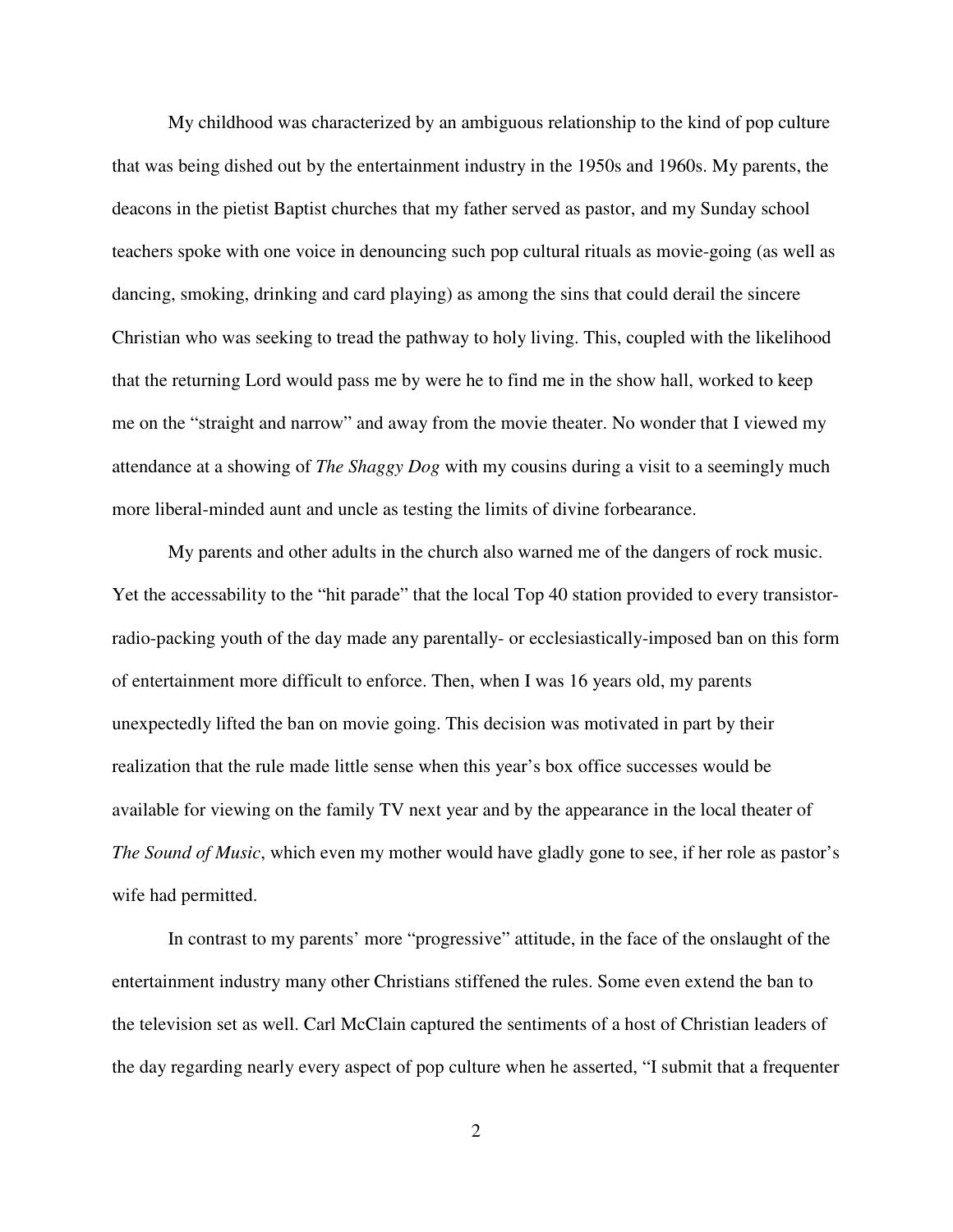of the theatre or movie house cannot at the same time be a spiritual force for good."<sup>1</sup> Indeed, the reigning belief in the ecclesiastical circles in which I was raised was that pop culture in its various forms was a tool of Satan and that the entertainment industry was an ally in the devil's efforts to neutralize one's Christian witness and destroy one's spiritual vitality.

Much has changed since the 1960s. There are Christians who continue to voice the fear that pop culture is a diabolical device and that the entertainment industry is part of a larger satanic-inspired conspiracy against godliness. Nevertheless, most North American church-goers in the twenty-first century take a more benign view.<sup>2</sup> Some even suggest that pop culture can serve as a vehicle for encountering the divine.

Several contemporary Christian film critics argue that movies function in this manner. Films, they declare, possess the ability "to awaken a sense of awe and wonder in the beholder," to cite the words of Thomas Martin.<sup>3</sup> The Jesuit priest Neil Hurley, for example, asserts that "film has become an outlet for transcendental concerns that are rooted in the human spirit: conscience, guilt, freedom and love." 4 In fact, on the basis of his sense that "both motion pictures and theology work with transcendence,"<sup>5</sup> Hurley makes the startling claim that "[m]ovies are for the masses what theology is for an elite."<sup>6</sup> Sounding notes that are also found in Martin's refrain, Hurley explains: "While seeking recreation, diversion, and understanding, moviewatchers are often exercising transcendental faculties of insight, criticism, and wonder that come remarkably close to what religion has traditionally termed faith, prophecy, and reverence."<sup>7</sup>

Craig Detweiler and Barry Taylor concur. They admit that "the entertainment industry generates plenty of products worth criticizing," and that "pop culture can transmit many allusions and delusions, leading unsuspecting audiences toward paths of destruction." Nevertheless, Detweiler and Taylor are convinced that "God shines through even the most debased pop cultural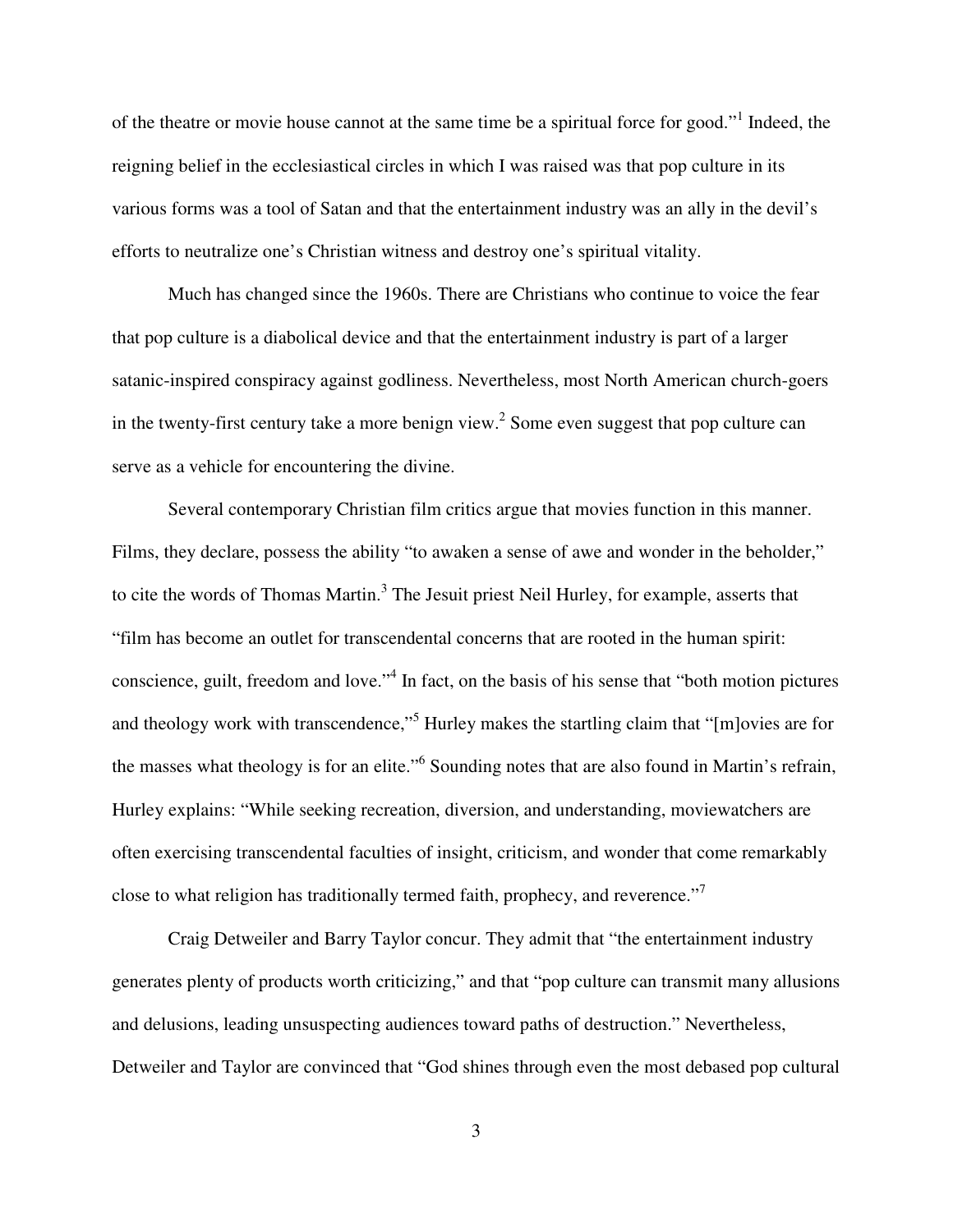products."<sup>8</sup> Consequently, they "engage with popular culture out of genuine enjoyment, love, and respect," anticipating that by examining "where God might be lurking in the songs, shows, and films kids continually return to for solace and meaning," they just might be able "to discover the surprising messages God may already be broadcasting through the mass media."<sup>10</sup> Believing that its rise is one of "the most profound, provocative, exciting expressions of legitimate spiritual yearning in at least one hundred years," Detweiler and Taylor turn to pop culture "to understand God and to recognize the twenty-first-century face of Jesus." Confident that pop culture offers "a refreshing, alternative route to a Jesus who for many has been domesticated, declawed, and kept under wraps,"<sup>11</sup> they commend it as being possibly the Christian worker's "new best friend."<sup>12</sup>

So who is right? Is pop culture the playground of the Spirit, as enthusiasts such as Detweiler and Taylor seem to suggest? Or were the cautionary voices of an earlier day correct in warning that the entire entertainment industry comprises a diabolical device? Journeying toward an answer to this question requires that we first determine what we mean by pop culture, an inquiry that must itself be set within an understanding of the concept of culture.

# The Cultural Phenomenon<sup>13</sup>

Martha Bayles notes that the word *culture* carries two distinct meanings and that this double-meaning introduces both confusion and ambiguity into the concept. Culture can refer to the purposeful activity–especially artistic and intellectual activity–"aimed at improving and perfecting its object." But the term can also designate the way of life of a people, including "behavior patterns, customs, beliefs, rituals, and the whole material apparatus of life, from tools to textiles, totems to sacred texts," to cite her almost poetic description.<sup>14</sup> In Bayles' estimation, the two meanings are not totally disparate, but are linked through what she denotes as "that peculiar amalgam known as *popular culture*." 15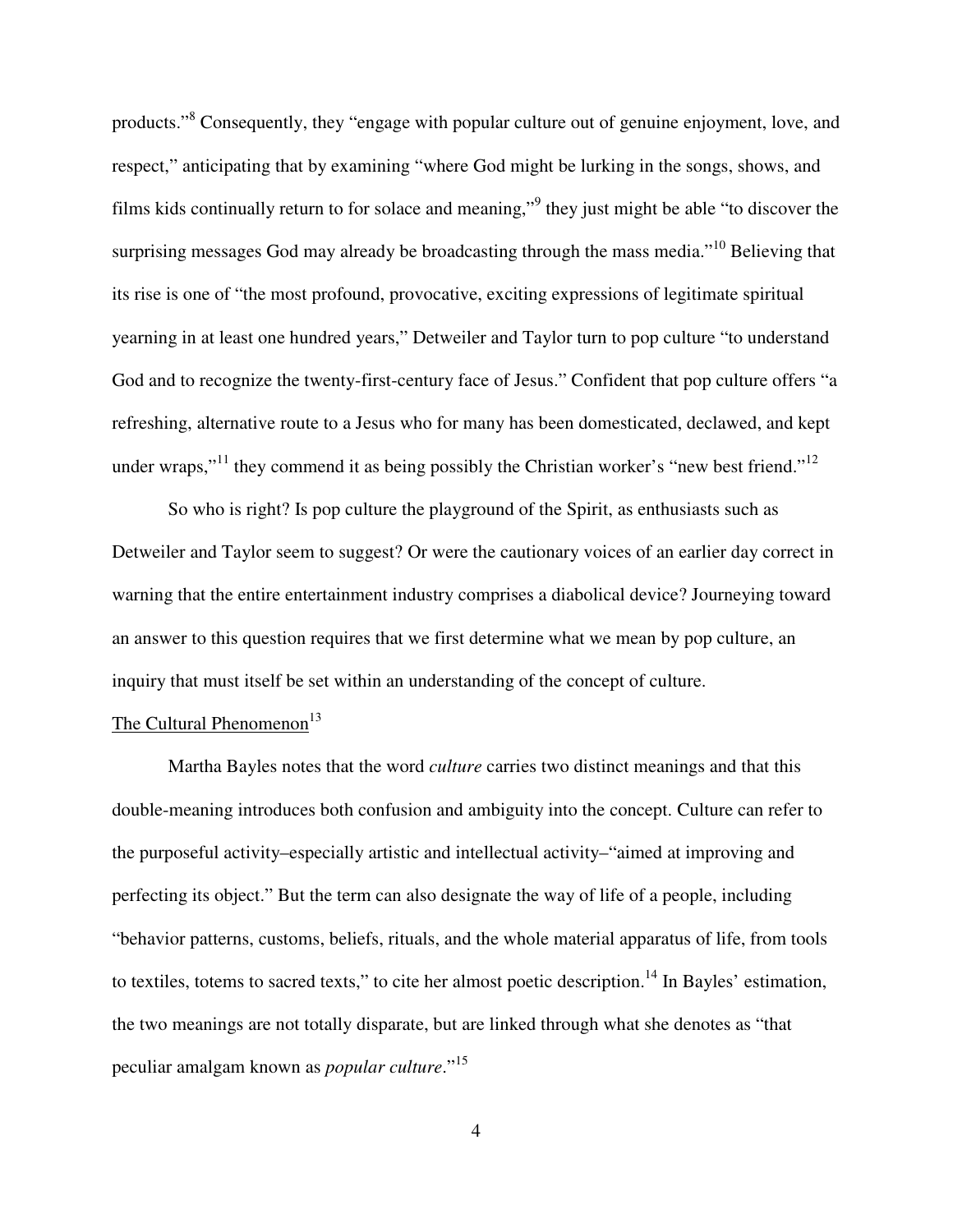## From *Bildung* to Meaning: A "History" of Culture

The word *culture* sports an interesting history. Its derivation from the Latin *cultivare* ("to till the soil") led to the original meaning: "the care and tending of crops or animals"<sup>16</sup> especially with a view toward improving what is tended. The idea of a specifically *human* culture likely arose as a metaphorical extension of this "tending" process to the human person. According to the ancient philosophers, this process of "refining" the individual involved above all the mind and occurred through teaching.<sup>17</sup>

The breakdown of the feudal system in Europe and the rise of the middle class led to a renewed emphasis on the idea of the cultured person, especially in intellectual circles in France, Germany and Britain. The process was now understood in keeping with the idea captured in the German term *Bildung*. The cultured person (*der gebildete Mench*) was one who had been educated to possess both intellectual capabilities and aesthetic sensibilities. In addition to its connection to the process of refining the human person, culture denoted the artistic and intellectual products (such as art and literature) deemed to be the means to becoming, or to be expressions of, the "refined" person.

The resulting preference for what we might call "high culture" formed a marked contrast to the practices, customs and even the language of the "uneducated" lower classes. Understood in this manner, culture was often used, especially by Enlightenment thinkers in France, somewhat interchangeably with the idea of *civilization*. The civilizing task involved overcoming the chaotic diversity characteristic of the life of the "common people," which, the proponents of "civilization" concluded, marks a stage on the way toward the cultured society. As Kathryn Tanner explains, "civilization or culture was a self-conscious construction of human beings, a self-directed form of education, something made rather than found, the product of reason rather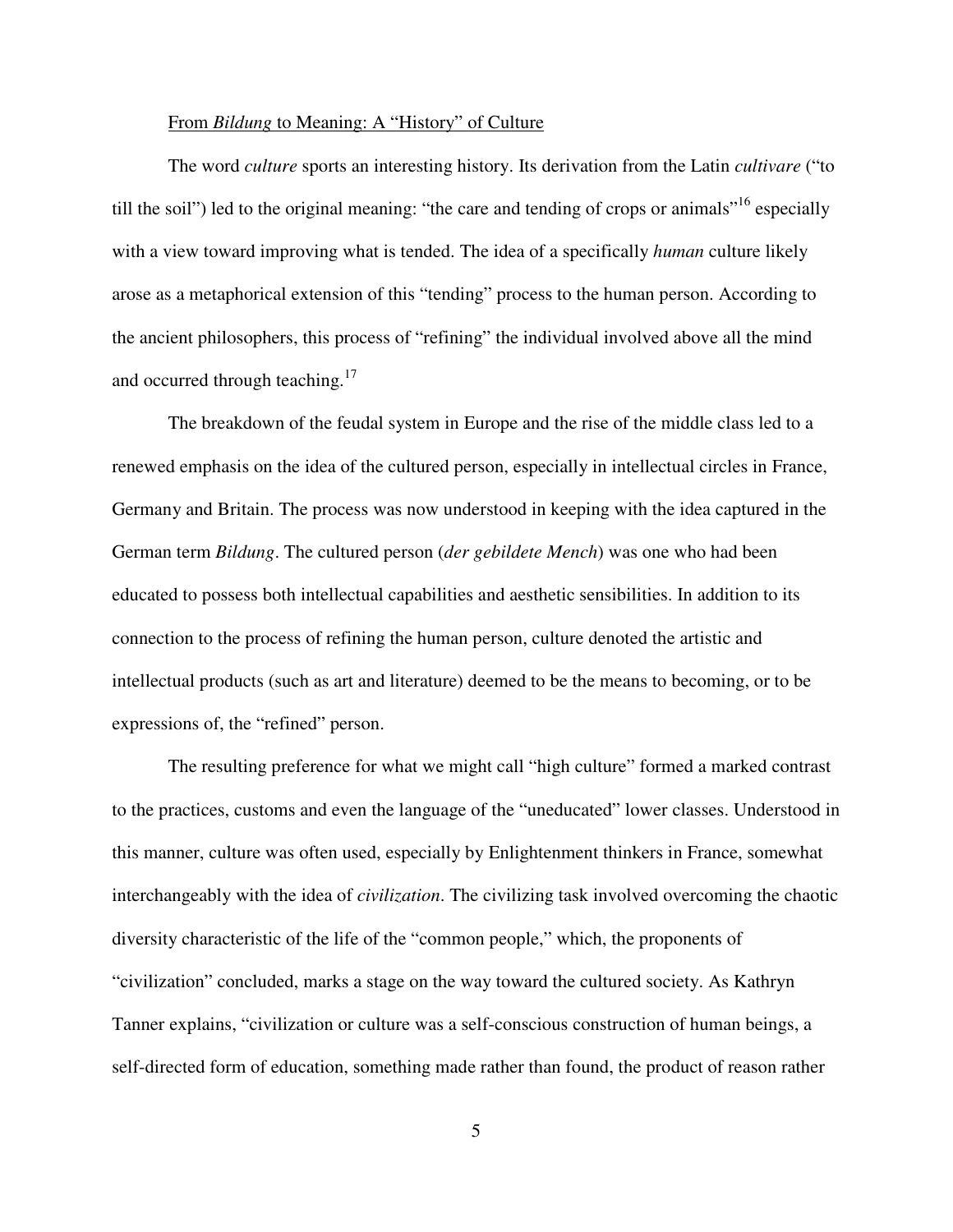than blind habit."<sup>18</sup>

In intellectual circles in the United States in the 1920s, the use of the term to denote "high culture" or the goal of a process of education and refinement was replaced by the idea of culture as a given dimension of human social life–more specifically, the customs and rituals of a particular social group. For the genesis of this shift, some historians point to the work of Sir Edward Burnett Tylor, who understood culture not so much as the refinement of the human person but as the cultural achievements that are sustained through social institutions: "Culture or Civilization, taken in its wide ethnographic sense, is that complex whole which includes knowledge, belief, art, morals, law, custom, and any other capabilities and habits acquired by man as a member of society."<sup>19</sup>

Perhaps more significant in inaugurating the shift in meaning were thinkers such as Franz Boas, 20 who introduced into the English discussion the German idea of *Kultur*, understood as the highest achievements of a particular society. Under this rubric, the customs and social forms of a particular people came to be viewed as a self-contained whole comprising the culture of that group. As a result, *culture* could now be used in the plural. <sup>21</sup> Because there are many human societies, there are a variety of human cultures.

The broad social understanding of the term that lay at the heart of the fledgling field of cultural anthropology is evident in the typical description offered in 1948 by Melvin Herskovitz: "culture is essentially a construct that describes the total body of belief, behaviors, knowledge, sanctions, values and goals that mark the way of life of a people....In the final analysis it comprises the things that people have, the things they do, and what they think.<sup>22</sup> Armed with this concept, modern cultural anthropologists explored the specific pattern of behaviors that distinguishes any given society from all others.<sup>23</sup>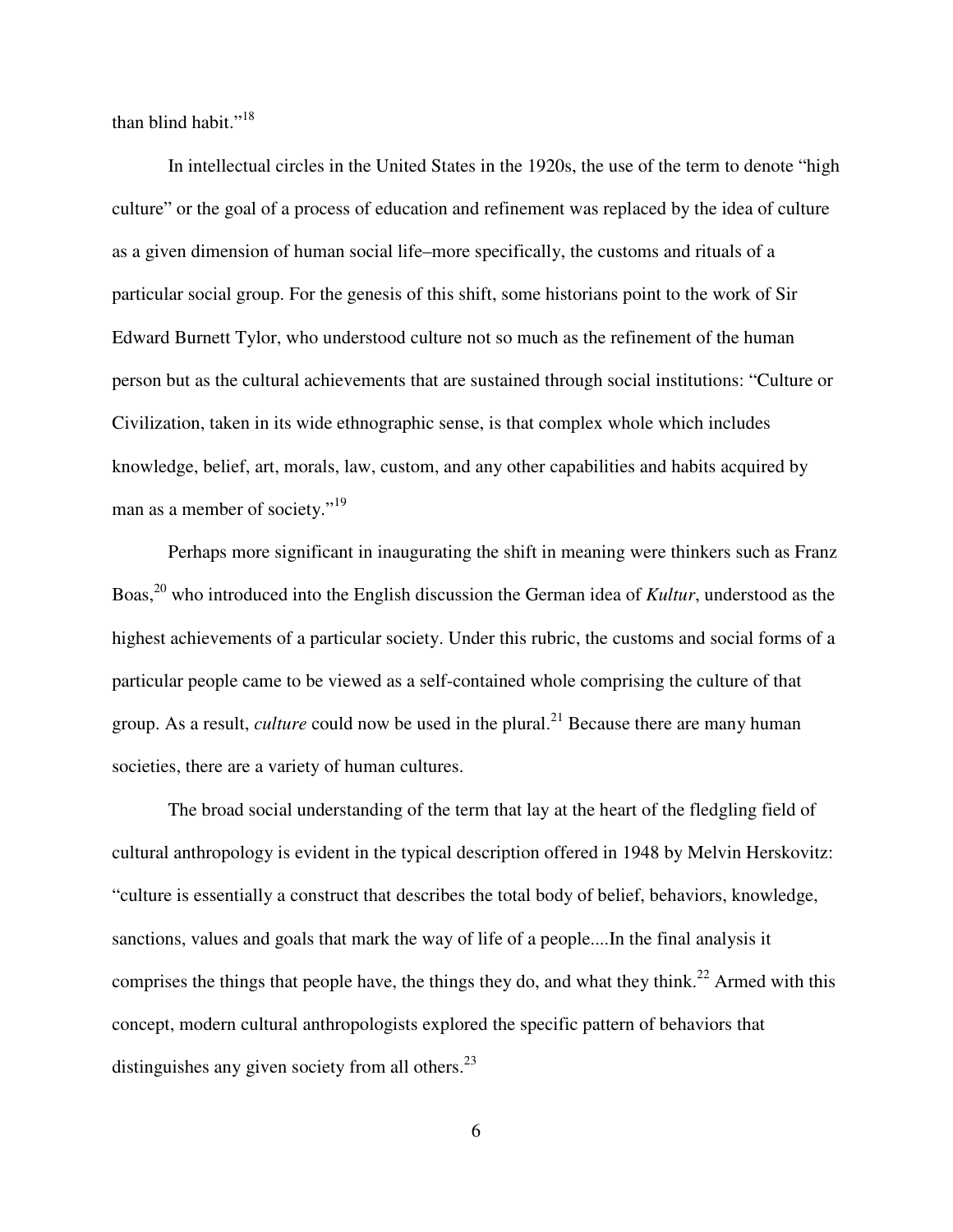Beginning in the 1980s cultural anthropology itself came under attack. Since then, an understanding of culture has emerged that takes seriously the historical contingency of human personal and social life. At the heart of this postmodern perspective is a rejection of the "integrated" focus endemic to modernist definitions of culture. Postmodern anthropologists have discarded the older assumption that culture is a preexisting social-ordering force that is transmitted externally to members of a cultural group who in turn passively internalize it.<sup>24</sup> Further, the older focus on the integrative role of culture has become suspect; culture is now seen "as that which *agg*regates people and processes, rather than *in*tegrates them," to cite Anthony Cohen's succinct description.<sup>25</sup> In addition, postmodern thinkers view culture as the product of social interaction, with humans as active creators, rather than passive receivers, of culture.<sup>26</sup> What binds people together is not so much a general framework of social relations, a clearly understood body of beliefs and values, or a dominant ideology, as much as–in the words of Alaine Touraine–"a set of resources and models that social actors seek to manage, to control, and which they appropriate or whose transformation into social organization they negotiate among themselves." 27

Of greatest importance, however, is the movement away from the focus on common human behaviors as comprising the essence of culture in favor of a greater concern for the connection between culture and meaning. Postmodern cognitive anthropologists understand culture as denoting–in the words of Cohen–"the framework of meaning, of concepts and ideas, within which different aspects of a person's life can be related to each other without imposing arbitrary categorical boundaries between them."<sup>28</sup> Hence, culture consist of "shared knowledge," a set of meaningful forms and symbols that from the point of view of any particular individual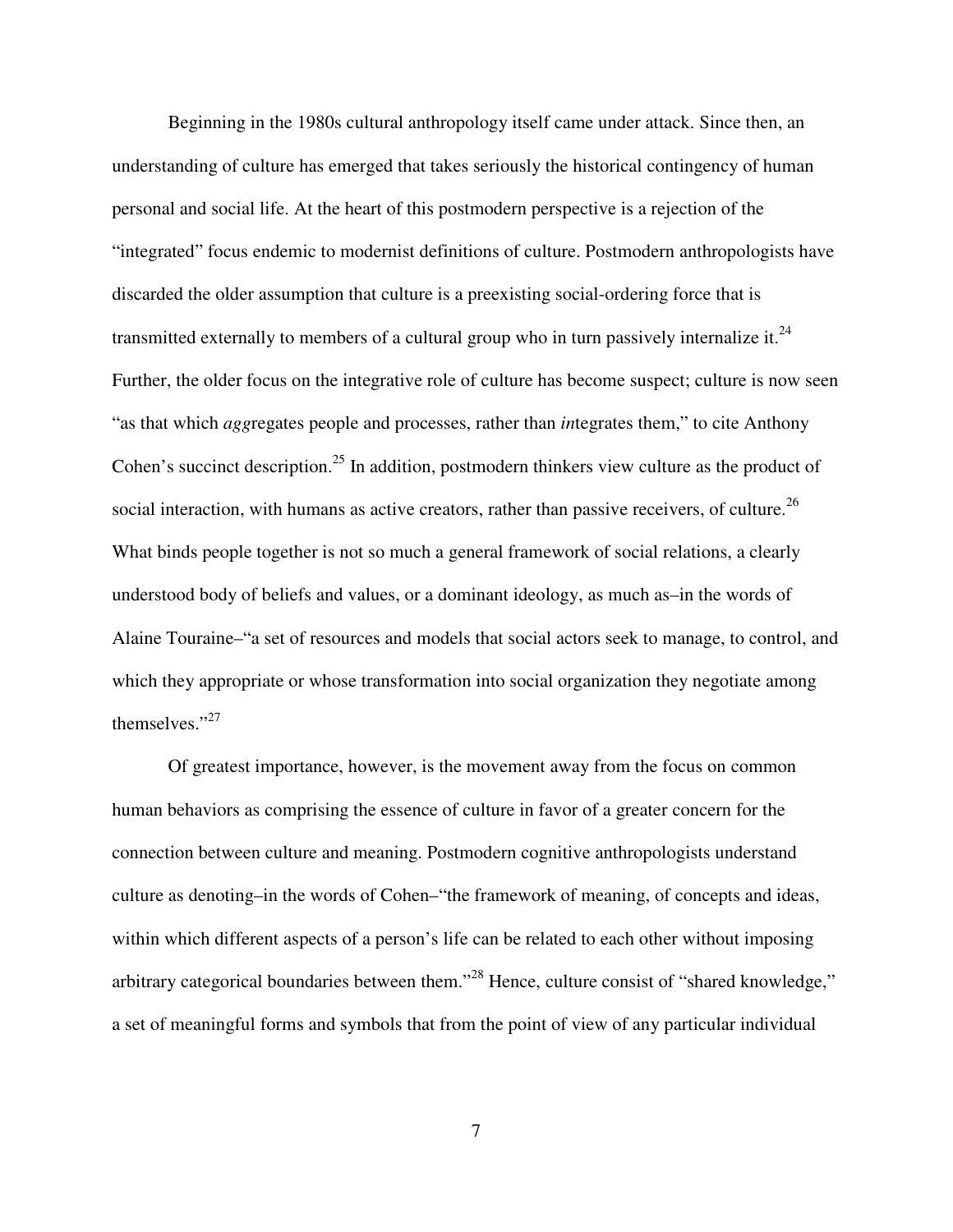are largely given,<sup>29</sup> but are only meaningful because human minds have the ability to interpret them. $30$ 

## The Meaning-Forming Function of Culture

Postmodern anthropologists view *culture* as a shorthand way of talking about the shared dimension of meaning-making. This understanding is closely connected to social-constructionist views of the world and of personal identity formation.

The contemporary idea of social construction builds in part from the thesis presented by Peter Berger in the mid-1960s that rather than inhabiting a prefabricated, given world, humans live in a social-cultural world of their own creation,<sup>31</sup> a task to which society supplies the necessary cultural tools.<sup>32</sup> Viewed from this perspective, people may be said to share a culture to the extent that they have similar experiences ( i.e., experiences that follow the same general patterns as those of other members of the society) $^{33}$  mediated by shared humanly-created products and learned practices, which lead them to develop a set of similar meaning-creating cultural "schemas." These schemas provide the tools for ongoing identity formation, in that they comprise the framework for reconstructing memories of past events, for imparting meaning to ongoing experience and for devising expectations for the future.<sup>34</sup>

Taken together, the cultural schemas constitute the world a person inhabits. They form what Pierre Bourdieu calls the "*habitus*," that is, the "*matrix of perceptions, appreciations, and actions*" 35 –"the range of conscious and unconscious codes, protocols, principles and presuppositions"<sup>36</sup> – that people enact as they fulfill their roles in their socially-constructed world. Building from Bourdieu's concept, David Morgan offers this description of the "habitus": "We might say that a world or habitus consists of all the roles, scripts, stages, and past performances that form the common fund of a society and are instantiated or remembered in the choices an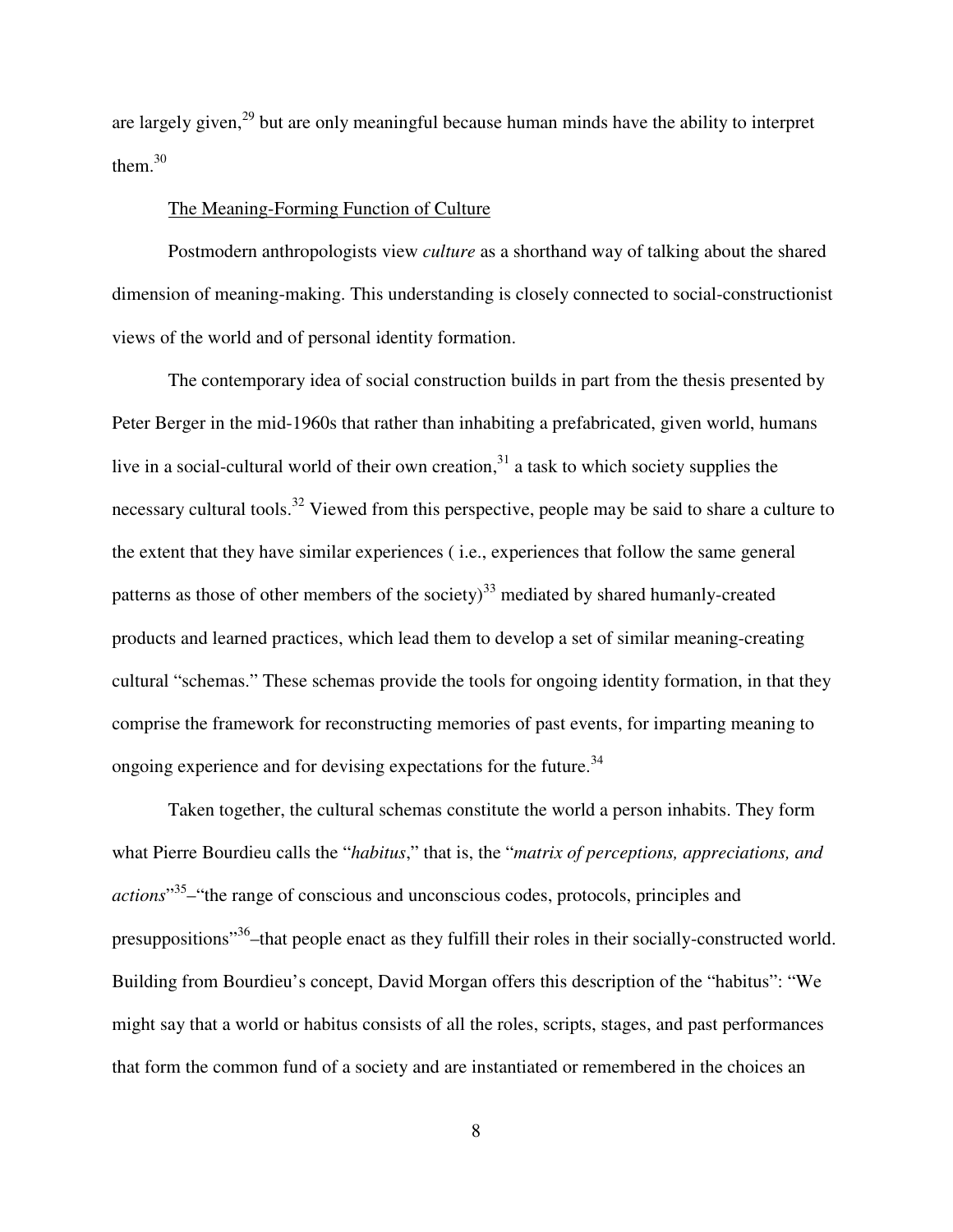individual makes when interacting with others."<sup>37</sup> This habitus informs, modifies and determines what a person does. It likewise generates the strategies that enable a person to cope with unforeseen and ever-changing situations.<sup>38</sup>

Although the constructed world gives the semblance of being a given, universal and objective reality, it is actually–to use Morgan's picture–"an unstable edifice that generations constantly labor to build, raze, rebuild, and redesign."<sup>39</sup> The goal of the meaning-making task is the formation of personal identity within the context of the social group, i.e., the sociallyconstructed self. This task, like that of the construction of culture itself, is a never-completed, and hence an ongoing process.<sup>40</sup>

At the heart of this ongoing, dynamic process are what sociologists call "symbols" that transmit the shared meanings by means of which a people understand themselves, pinpoint their deepest aspirations and longings, and construct the world they inhabit. Through the symbols they share, members of a group express and communicate to each other their understandings of the central aspects of life, even as they struggle together to determine the meaning of the very symbols they use in this process.

Symbols come in various shapes and sizes. Yet the most widely-used symbol systems are linguistic. Language ranks as the central cultural form involved in the world-constructing and meaning-creating task,<sup>41</sup> for it provides the central conceptual tools through which we construct the world we inhabit. As Paul Hiebert asserts, "We cannot perceive nature or think or communicate about it without language, but language, to a great extent, also molds what we see and how we see it."<sup>42</sup> In addition, linguistic concepts serve as the vehicles through which we communicate and thereby share meaning with others. In the words of Peter Berger and Thomas Luckmann, "Language objectivates the shared experiences and makes them available to all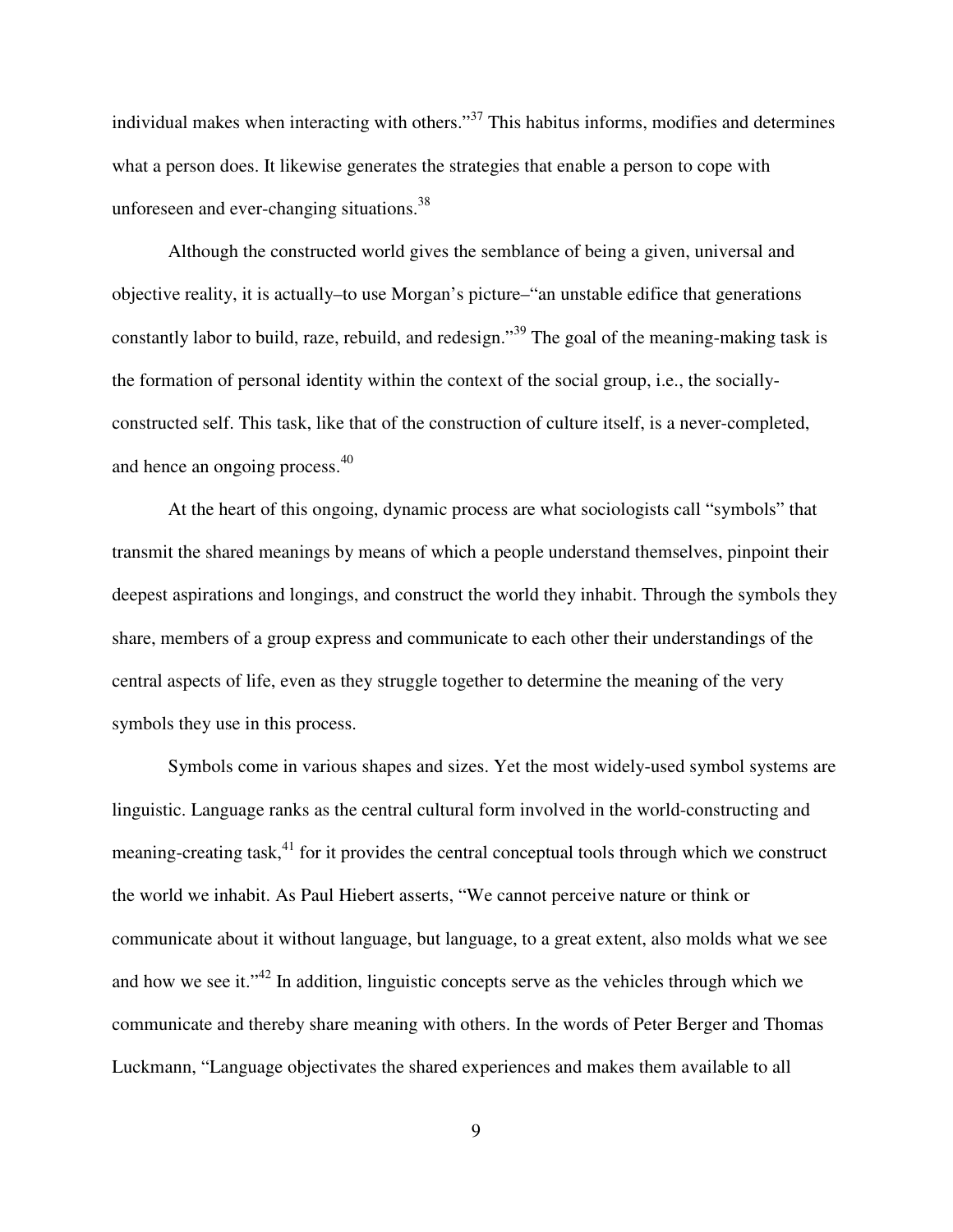within the linguistic community, thus becoming both the basis and the instrument of the collective stock of knowledge."<sup>43</sup> Meaning is conveyed by other carriers as well-things, images, rituals–many of which have taken on increased importance in our contemporary consumer society.

In summary, we might say–borrowing a phrase from Shakespeare–that all the world's a stage, albeit a stage of our own construction. By participating in the task of making meaning, we contribute to the creation of the context in which we act out our socially-designed roles and gain our sense of identity. Rather than being fixed and stable, this socially-constructed stage is in constant flux–sometimes imperceptible to us, sometimes obvious to all, but changing nonetheless. Over the course of our life-span, our sense of personal identity (and hence the parts we play) shifts along with the changes in our constructed world.

### Culture Goes "Pop"

After introducing the term *pop culture* into the discussion in the quotation I cited earlier in this essay, Martha Bayles hastens to add an important clarification: "I do not use the word *popular* as the opposite of *high*, *serious*, or *good*. This usage is both illogical and a-historical: in every time and place, there have been works of art that possessed both popularity and artistic merit. And conversely, works that are low, unserious, and bad are not necessarily popular."<sup>44</sup> Bayles's comment underscores the tendency since the late eighteenth century to differentiate between "high," "serious,"<sup>45</sup> "elite" or "private"<sup>46</sup> culture on the one hand and "popular" or "mass" culture or the "public arts"<sup>47</sup> on the other, while acknowledging the blurred character of the line that separates them.

## Popular vs. High Culture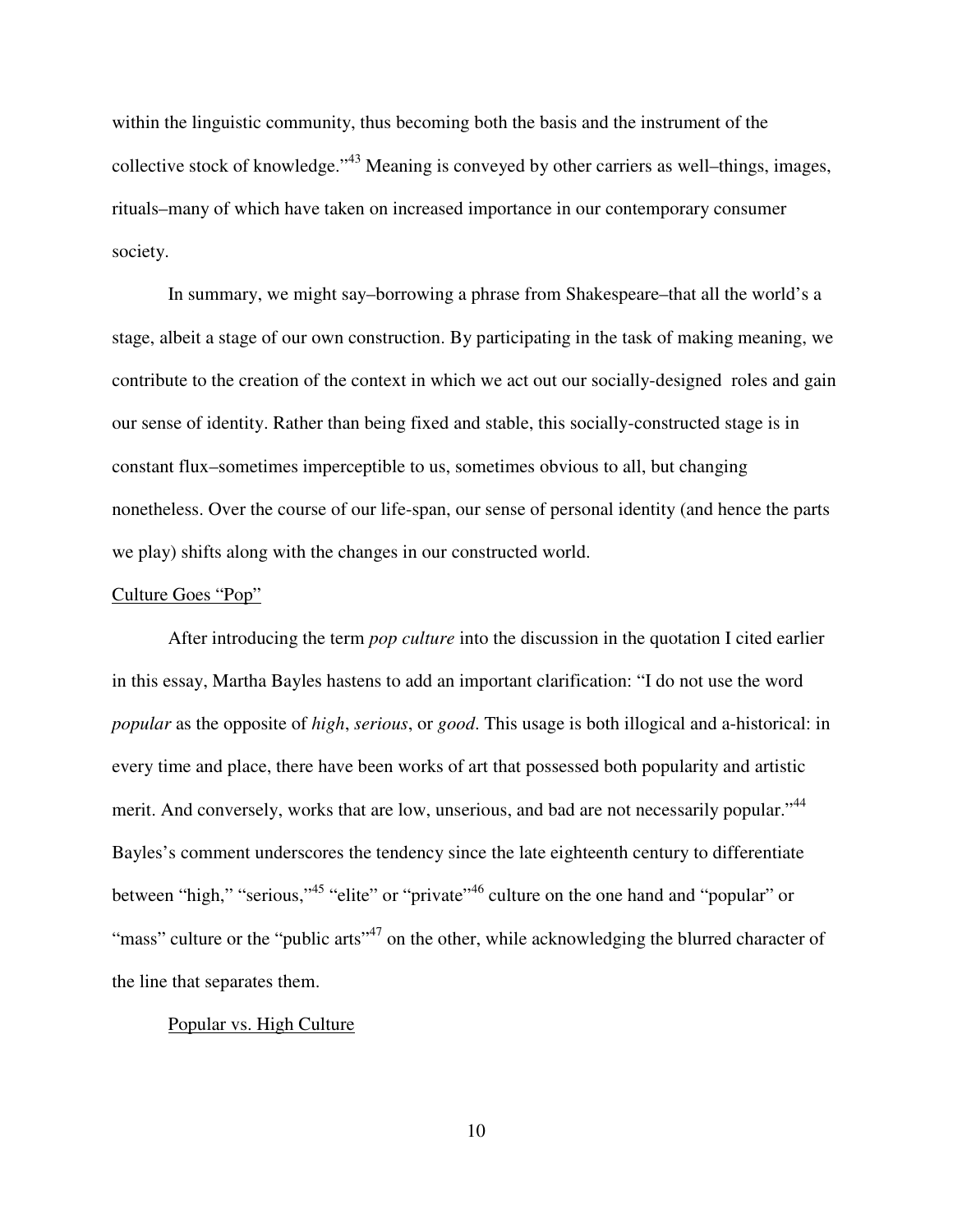Rather than the intrinsic value of the cultural artifact, perhaps the most often-articulated characteristic that distinguishes pop culture from high culture is that of mass appeal vs. adherence to the standards of an elite. So widespread had this perspective become by the last third of the twentieth century that in 1970 Russel B. Nye could assert,

Most, though not all, of those in the field of popular culture today would probably agree that 'popular culture' describes those productions, both artistic and commercial, designed for mass consumption, which appeal to and express the tastes and understanding of the majority of the public, free of control by minority standards. They reflect the values, convictions, and patterns of thought and feeling generally dispersed through and approved by American society<sup>48</sup>

Or to cite Ray Browne's terse description, "Popular culture is the culture of the people, of *all* the people, as distinguished from a select, small elite group."<sup>49</sup>

When did popular culture arise? Writing in 1974, Marshall Fishwick used the label to denote what he saw as the emergence of a new international style in the late twentieth century.<sup>50</sup> If he is correct, then we might say that pop culture is the invention of–or for–the post-World War II, 1950s teenagers and their successors, the so-called "baby-boomer" generation. Because they shared the crucial characteristics of being "treasured" by their parents, flush with disposable cash, and intent on finding a sense of self-definition through product identification, these youth provided the ideal constituency for a profit-driven entertainment industry.<sup>51</sup> In any case, it was no accident that the "veritable golden age of popular culture" (to cite Paul Buhle's characterization) emerged simultaneously with the prosperity that began during the years immediately following the Second World War.<sup>52</sup>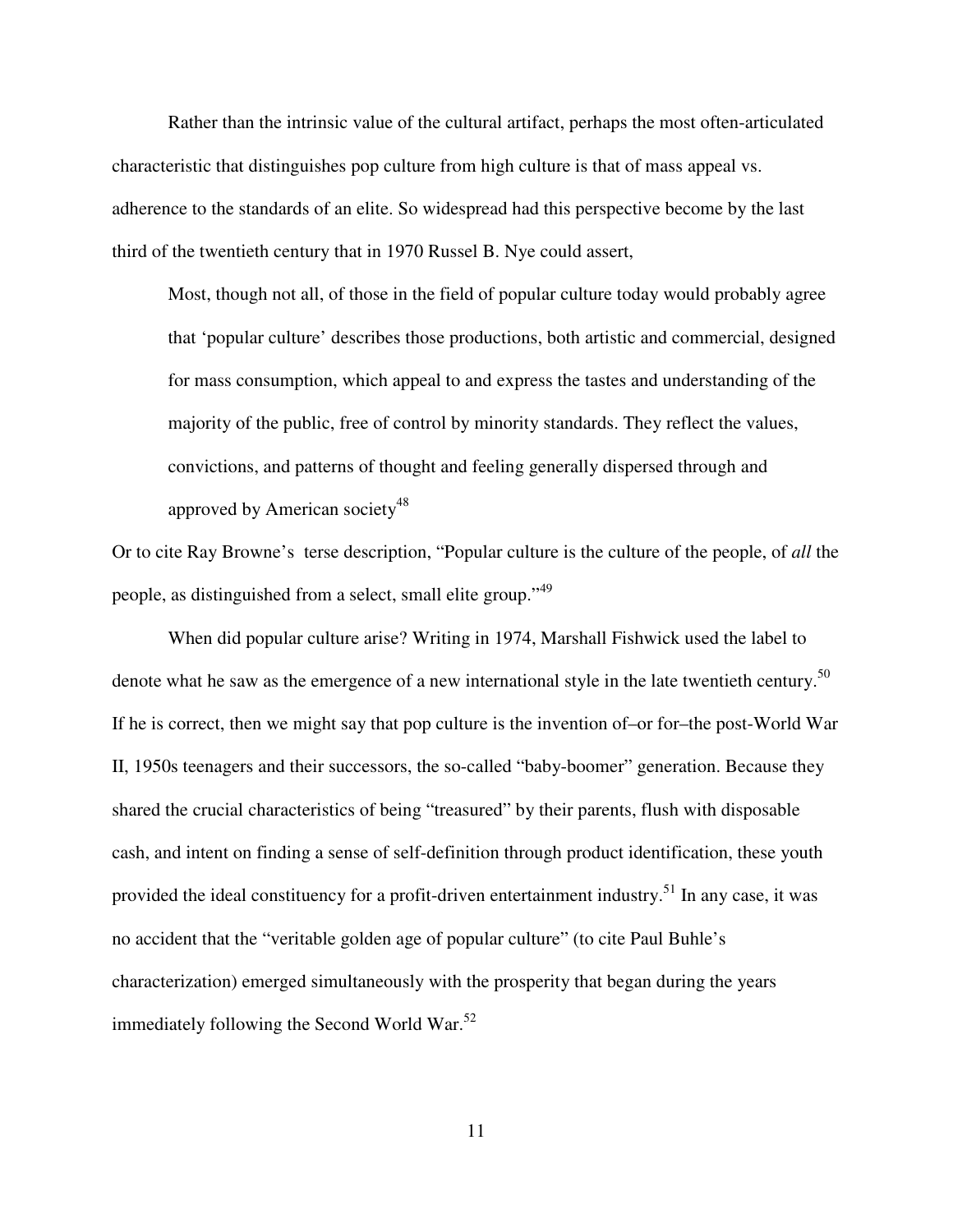Despite the relatively recent origin of pop culture's "veritable golden age," the roots of the phenomenon lie much earlier. In a sense, pop culture was an outgrowth of folk culture. It emerged out of the work of artisans and artists who contributed to the community life of "primitive" human societies. Moreover, its precursors included such diverse expressions as the theatrical and sporting events of ancient Greece and Rome, the trappings that surrounded the festivals and celebrations of the medieval era, and the ballads and folk songs that reflected the life of the common people in the Renaissance and Enlightenment eras.<sup>53</sup>

Yet if popular culture is best understood as "mass" culture, rather than merely being the heir of folk culture, then we should look for its more immediate origin in the industrial and democratic revolutions of the late eighteenth century.<sup>54</sup> The stage was set for the advent of popular culture by the population explosion and urbanization that began in western Europe and North America the 1800s but intensified in the United States after the Civil War.<sup>55</sup> These farreaching developments produced rising literate, democratic-spirited blue-collar and middle classes, together with technological advances (such as moveable-type printing presses) that facilitated wide and rapid dissemination of cultural materials. As this process unfolded, folk communities were assimilated into a larger whole, leading to the creation of a vast new audience that could be exploited through the mass media. As a result, artists were no longer dependent on a relatively small upper class, but could derive their livelihood by creating the kind of cultural materials that appealed to this growing "mass" audience. In 1953, Dwight Macdonald offered a succinct summary of the reigning historiography:

Political democracy and popular education broke down the old upper-class monopoly of culture. Business enterprise found a profitable market in the cultural demands of the newly awakened masses, and the advance of technology made possible the cheap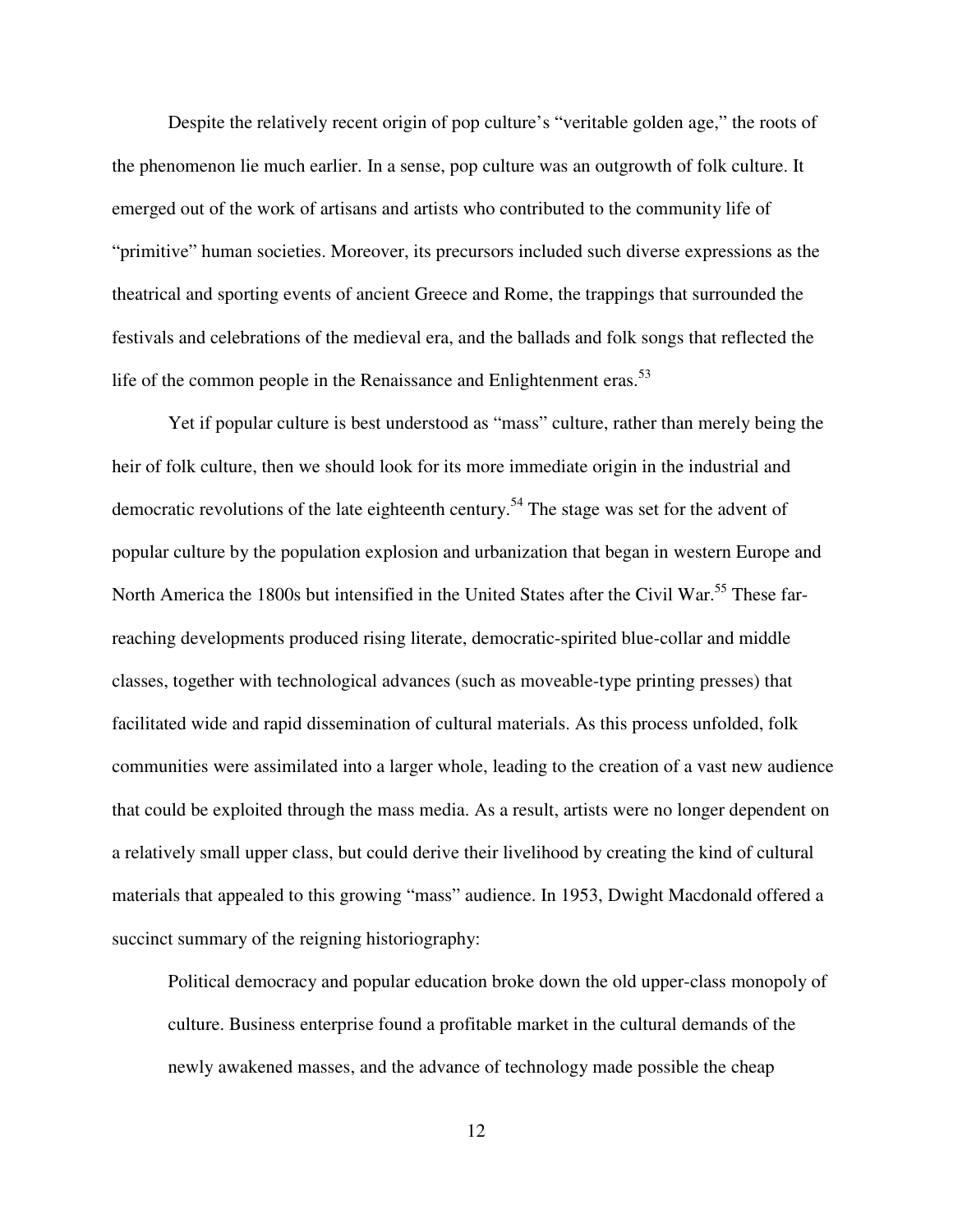production of books, periodicals, pictures, music, and furniture, in sufficient quantities to satisfy this market. Modern technology also created new media such as the movies and television which are specially well adapted to mass manufacture and distribution.<sup>56</sup>

## Pop Culture and the Psyche of the Masses

"In the simplest terms," explain Christopher Geist and Jack Nachbar, "popular culture is best thought of as mainstream culture–the arts, artifacts, entertainments, fads, beliefs and values shared by large segments of the society."<sup>57</sup> Their analysis of the four dimensions that they see as comprising it suggests that pop culture involves (1) the beliefs, values, superstitions and movements of thought shared by a large percentage of the population, which come to expression (2) in artifacts and images of people, (3) in the arts, and (4) in the rituals or events that garner a wide following.<sup>58</sup> By describing pop culture this manner, Geist and Nachbar reflect the oftenarticulated idea that this phenomenon is closely connected to the psyche of the masses. What makes pop culture popular, according to this view, is its ability to articulate the outlooks, attitudes, aspirations, fears and values of the masses of people to whom these cultural products are marketed and upon whose willingness to purchase their wares the purveyors of pop culture (i.e., its artists and producers) are financially dependent.

This assumed connection to the pysche of the masses has opened popular culture to harsh criticism almost since its advent. Writing in 1950, the American sociologist Leo Lowenthal pointed out that nineteen century popular culture had been the target not only of Christian (especially Catholic) social philosophy but also of secular polemicists, such as Friedrich Nietzsche and Karl Kraus. The latter of these two figures, according to Lowenthal's characterization, linked pop culture with "the disintegration, and even the disappearance, of the concept and existence of the autonomous individual, of the personality in its classical sense."<sup>59</sup>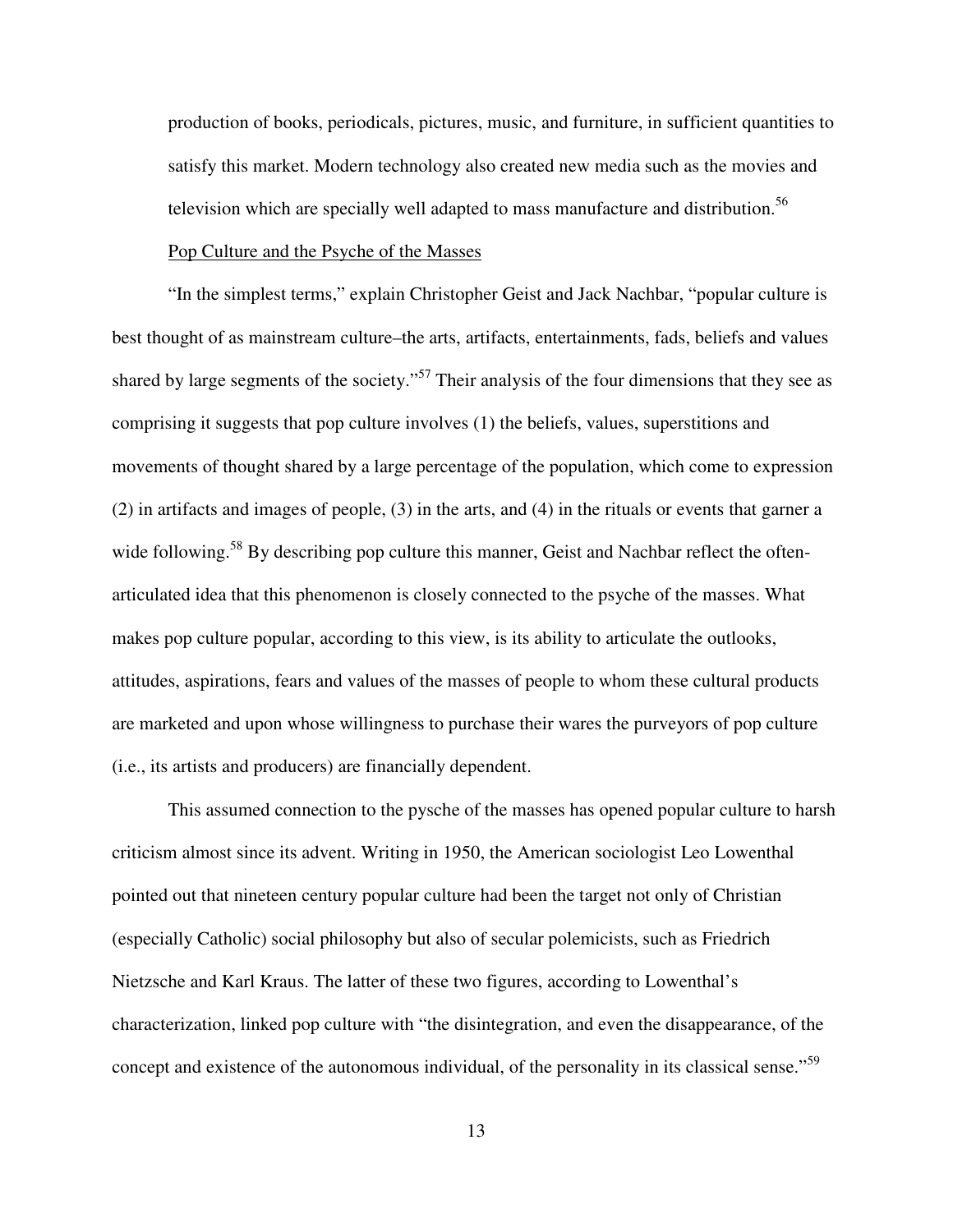Until the late twentieth century criticism of popular culture tended to highlight its supposed tendency to cater to the most vulgar or debased tastes adrift among the masses. Dwight Macdonald stated the critique pointedly, when he wrote in 1953, "a mass society, like a crowd, is so undifferentiated and loosely structured that its atoms, in so far as human values go, tend to cohere only along the line of the least common denominator; its morality sinks to that of its most brutal and primitive members, its taste to that of the least sensitive and most ignorant."<sup>60</sup> Macdonald then portrayed pop culture as a secret ploy perpetrated upon the masses by the tycoons of capitalism whose sole intent is that of making a profit. In his estimation, "Mass Culture is imposed from above. It is fabricated by technicians hired by businessmen; its audiences are passive consumers, their participation limited to the choice between buying and not buying."<sup>61</sup>

What appeared in the 1950s to have become a consensus among elitist critics has since then given way to a diversity of opinion regarding the exact nature of the connection between pop culture and the psyche of the masses. Some social commentators continue to draw from the ideologically-oriented thesis articulated by mid-century critics: that pop culture is imposed upon the wider society by a small but powerful elite. Yet the arguments proposed in recent years tend to run counter to the critique Macdonald voiced at the midpoint of the twentieth century. Hence, rather than claiming that pop culture is debased because it panders to the masses, in his widelyacclaimed jeremiad *Hollywood vs. America: Popular Culture and the War on Traditional Values*, Jewish film critic Michael Medved decries pop culture because it "assaults" the "most cherished values" of "tens of millions of Americans."<sup>62</sup> Medved asserts that the goal of the elites who control the output of pop culture has less to do with amassing wealth than with shaping social attitudes and values. In making this claim, Medved draws in part from the work of Linda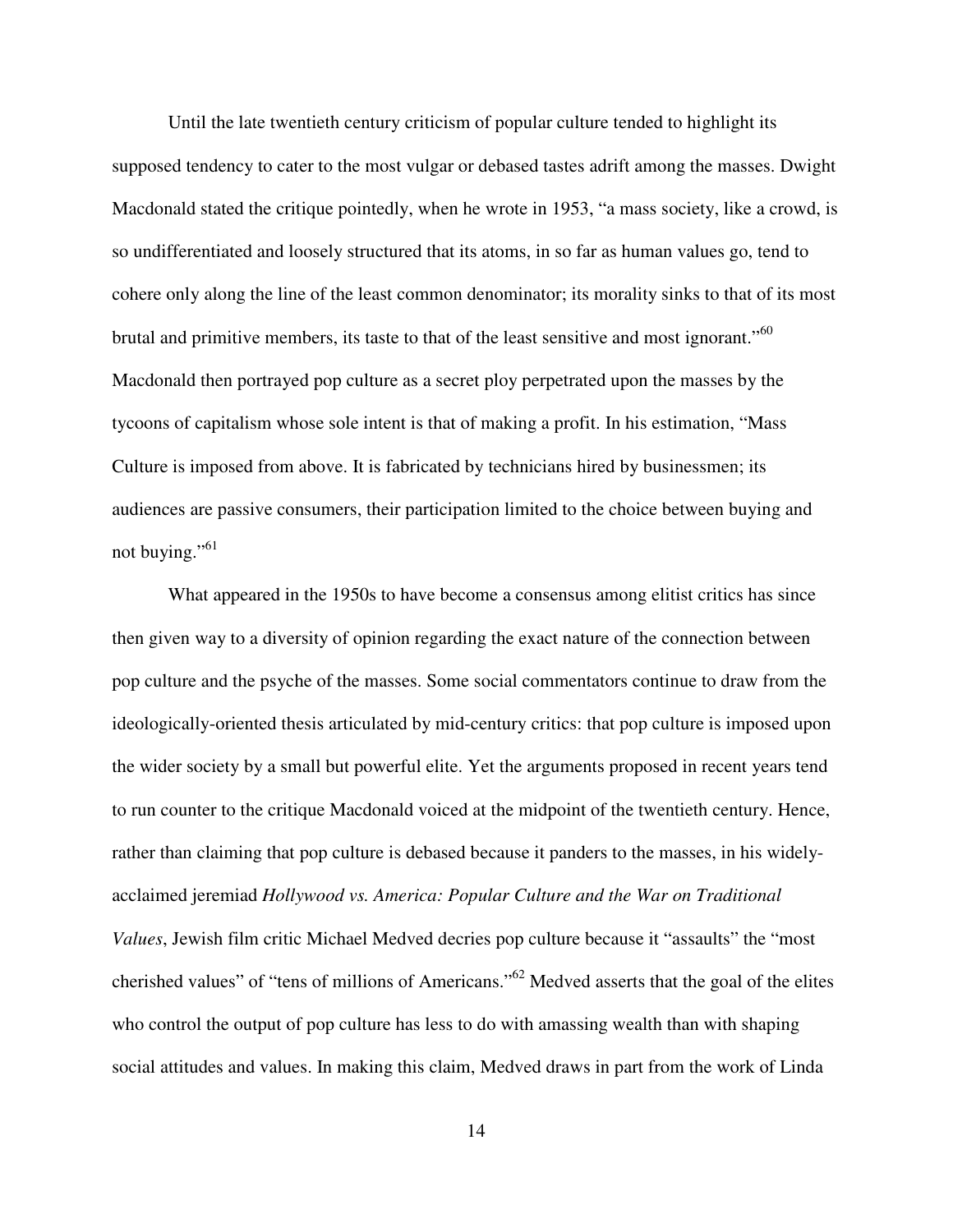and Robert Lichter and Stanley Rothman, who concluded from their survey of television programming, "Far from always following in the wake of popular tastes, the fictional world of prime time can be sharply at odds with public sentiment. More often, it tries to guide middle-American tastes in the direction of intellectual trends emanating from New York and Los Angeles."<sup>63</sup>

Other sociologists take issue with the idea that pop culture is imposed upon a passive society. Geist and Nachbar articulate what at first glance appears obvious: "the very popularity of a work suggests that it has struck a chord in the public at large, that thousands or even millions have found something in the work that is enormously appealing, satisfying or stimulating." They acknowledge that pop culture is a shaping influence on the sensibilities of its consumers. Yet of greater importance is the manner in which pop culture reflects the psyche of the masses. Geist and Nachbar are convinced that "the popular arts provide a gauge by which we can learn what Americans are thinking, their fears, fantasies, dreams and dominant mythologies."<sup>64</sup> Ray Brown sounds a similar chord. In fact, in his estimation, the close connection to the psyche of the masses is precisely what gives pop culture its usefulness as a window into the soul of a people, a connection that actually serves to place it above, in this respect, high culture. He writes: "Because it is less artful. Less altered by the alchemy of the artist, popular culture is often a more truthful picture of what the people were thinking and doing at any given time than artistic creations are."<sup>65</sup>

Drawing these seemingly divergent theories together suggests that a reciprocal relationship exists between pop culture and the lives of people. Pop culture both *re*flects and *af*fects the values and outlooks that people construct for themselves. This observation, in turn, points in the direction of the most significant aspect of the importance of pop culture in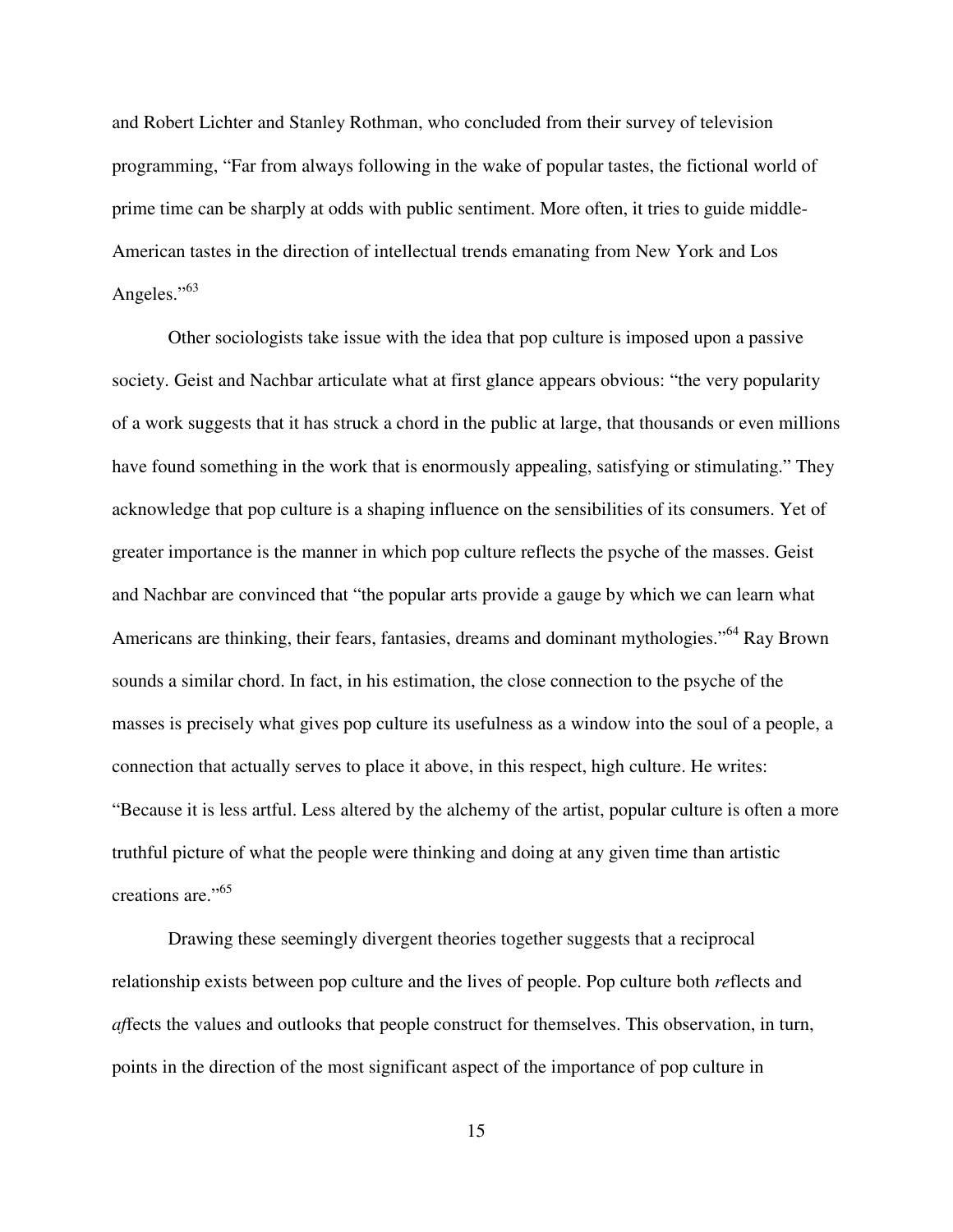contemporary society. Pop cultural commodities may well be produced and distributed by industries that are motivated to a large degree by their own economic interests. Nevertheless, the products of these industries become the tools by means of which a vast number of people engage in the cultural task of determining meaning for their lives. As a consequence of this development, pop culture has become a genuine cultural phenomenon. John Fiske states the point well: "Popular culture is not consumption, it is culture–the active process of generating and circulating meanings and pleasures within a social system." He then adds, "Popular culture is made by the people, not produced by the culture industry. All the culture industries can do is produce a repertoire of texts or cultural resources for the various formations of the people to use or reject in the ongoing process of producing their popular culture."<sup>66</sup>

Over two decades ago, Geist and Nachbar declared insightfully, "popular culture taken as a whole is the most common part of our cultural heritage and our present living environment."<sup>67</sup> Indeed, in recent years, pop culture has emerged as not only one cultural phenomenon among others, but as the central medium for the creative cultural task of a vast number of people, especially younger people. The pop cultural realm created by the teenagers of the 1950s and 1960s has become a given for their successors, a central dimension of life, a cultural world in which they have been steeped from the cradle. Writing as a "twenty-something" in the late 1990s, Tom Beaudoin observes,

The extent to which popular culture has meaning for our generation gets at the heart of what makes it a distinct group. In addition to a unique set of social and economic conditions that prevailed for those of us born in the 1960s and 1970s, our generation...readily "respond" to (find meaning in) a shared set of cultural referents. These pop culture "events" significantly influenced and continue to shape the meaning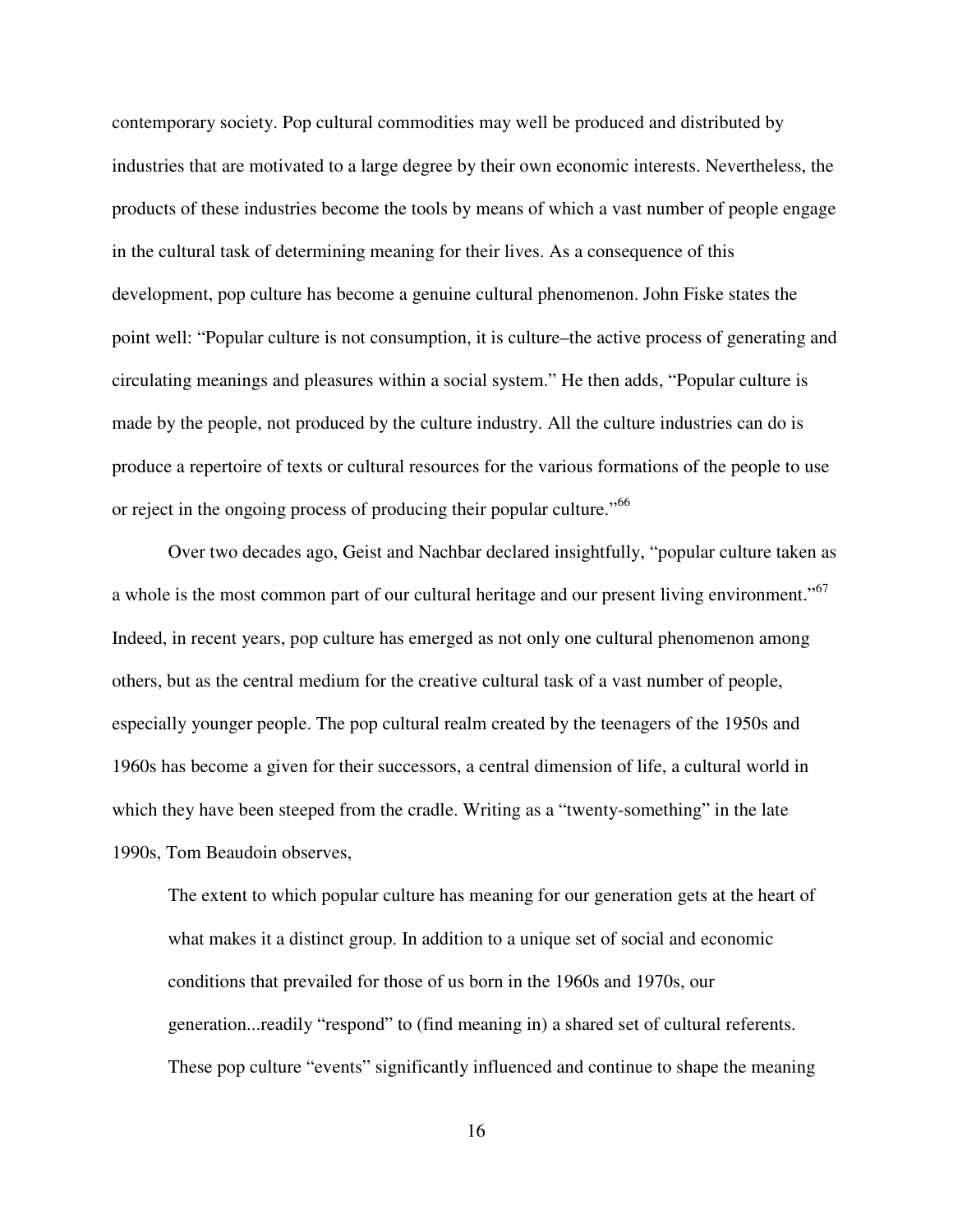systems and values of this generation, both actively and potentially, explicitly and implicitly. 68

In short, speaking both about and on behalf of his contemporaries, Beaudoin declares, "we are nurtured by the amniotic fluid of popular culture with the media as a primary source of meaning....We express our religious interests, dreams, fears, hopes, and desires through popular culture."<sup>69</sup>

## (Pop) Culture's "God" or the God of Culture?

Beaudoin's confession that a vast number of people in his generation express their *religious* interests through popular culture leads us back to the question with which we began: Is pop culture the Spirit's playground or the devil's device?

## The "Standard" Approach to the Question

It should be noted here that critics whose answer is the latter generally argue their case on the basis of the questionable value or even the outright immoral character of the content presented in pop cultural products. Michael Medved provides a terse all-encompassing articulation of this argument: "Hollywood ignores the concerns of the overwhelming majority of the American people who worry over the destructive messages so frequently featured in today's movies, television, and popular music."<sup>70</sup>

Christians who find value in pop culture also routinely look to the messages that can be found in pop cultural artifacts for the basis of their appraisal. But what they find differs greatly from what critics like Medved see. Detweiler and Taylor, for example, hail pop culture as "the collected wisdom of our era." They point out that pop culture "includes explorations of injustice, songs of sorrow, tributes to women." Although they stop short of ascribing to pop culture "a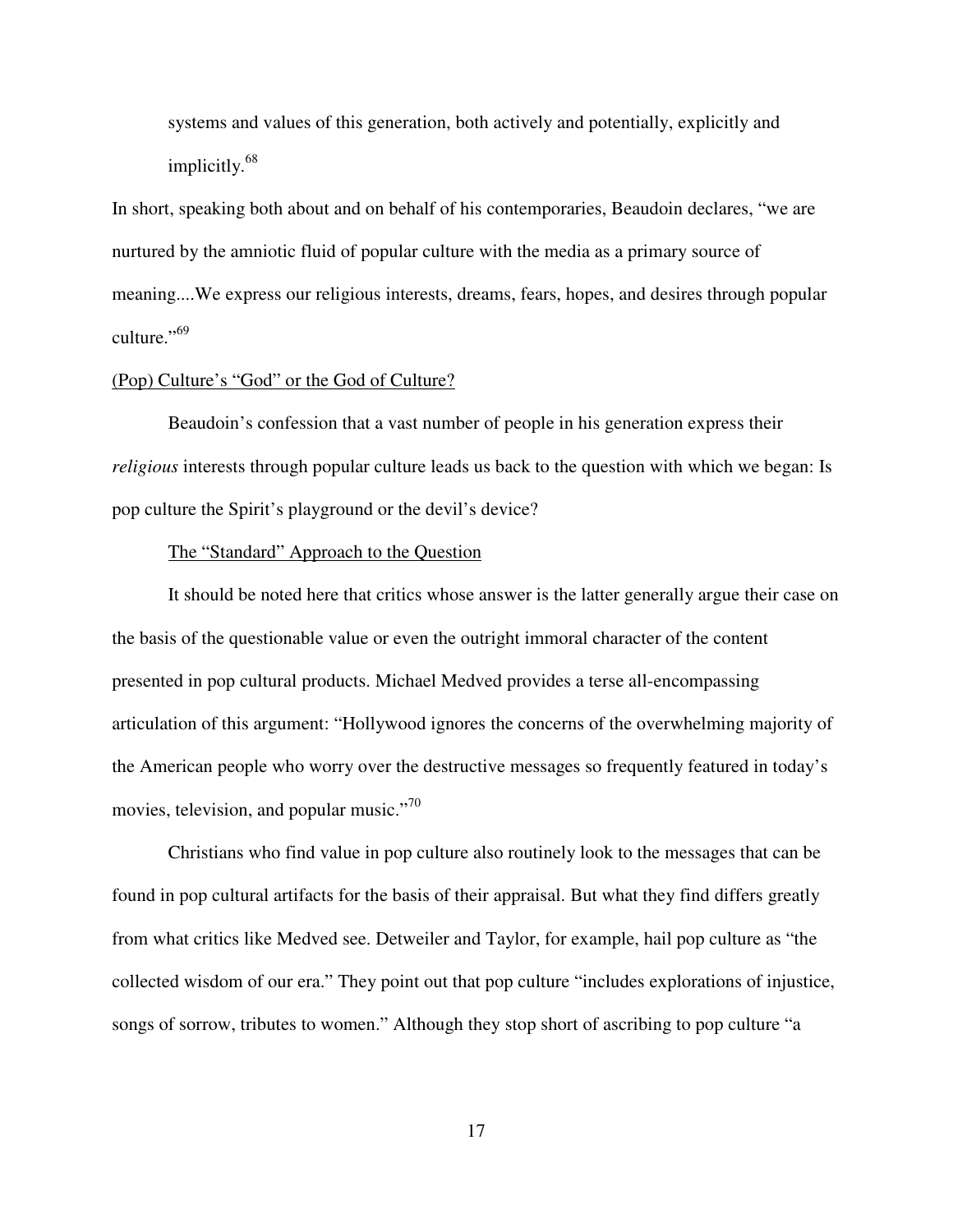salvific purpose," they assert that "it still offers us essential perspective, comfort, wisdom. Its artistry often stands alone as smaller, isolated truths that endure the test of time."<sup>71</sup>

Robert K. Johnston, in turn, expands the list of valuable messages that can be found in pop culture, especially movies. He sympathetically summarizes what he finds to be the thinking of a variety of Christian observers who conclude that movies "help us empathetically understand both others and ourselves. In an increasingly visual culture...film images are an important source of knowledge....Because the viewer cannot control the images, they catch us off guard and tell us things about ourselves and others." Moreover, Johnston notes that according to many theorists, "It is from movies that we get our 'collective' images of ourselves, our values, and our social world. Movies both identify our anxieties and reveal our society's values; they 'tell' us something about the age we live in."<sup>72</sup>

Four decades before the appearance of the work of either Johnston or Detweiler and Taylor, theologian Robert McAfee Brown responded to the parallel question, "What can Christians learn from non-Christian works of fiction?" His answer was simple: "the Salingers and the Steinbecks...do not merely tell us 'interesting' things, they tell us true things; and they do so with greater sensitivity and accuracy than many so-called 'Christian writers.'" In short, in his estimation, "non-Christians can operate as God's pseudonyms."<sup>73</sup>

Echoing the sympathies of proponents like Robert McAfee Brown and Robert Johnston that the purveyors of pop culture can be God's pseudonyms, Detweiler and Taylor admonish Christians to "look closer" so as "to discover the surprising messages God may already be broadcasting through the mass media." For the theological basis for their brash thesis that truth can be found in pop culture, Detweiler and Taylor, like the two Robert's,<sup>74</sup> appeal to the theological theme of "common grace":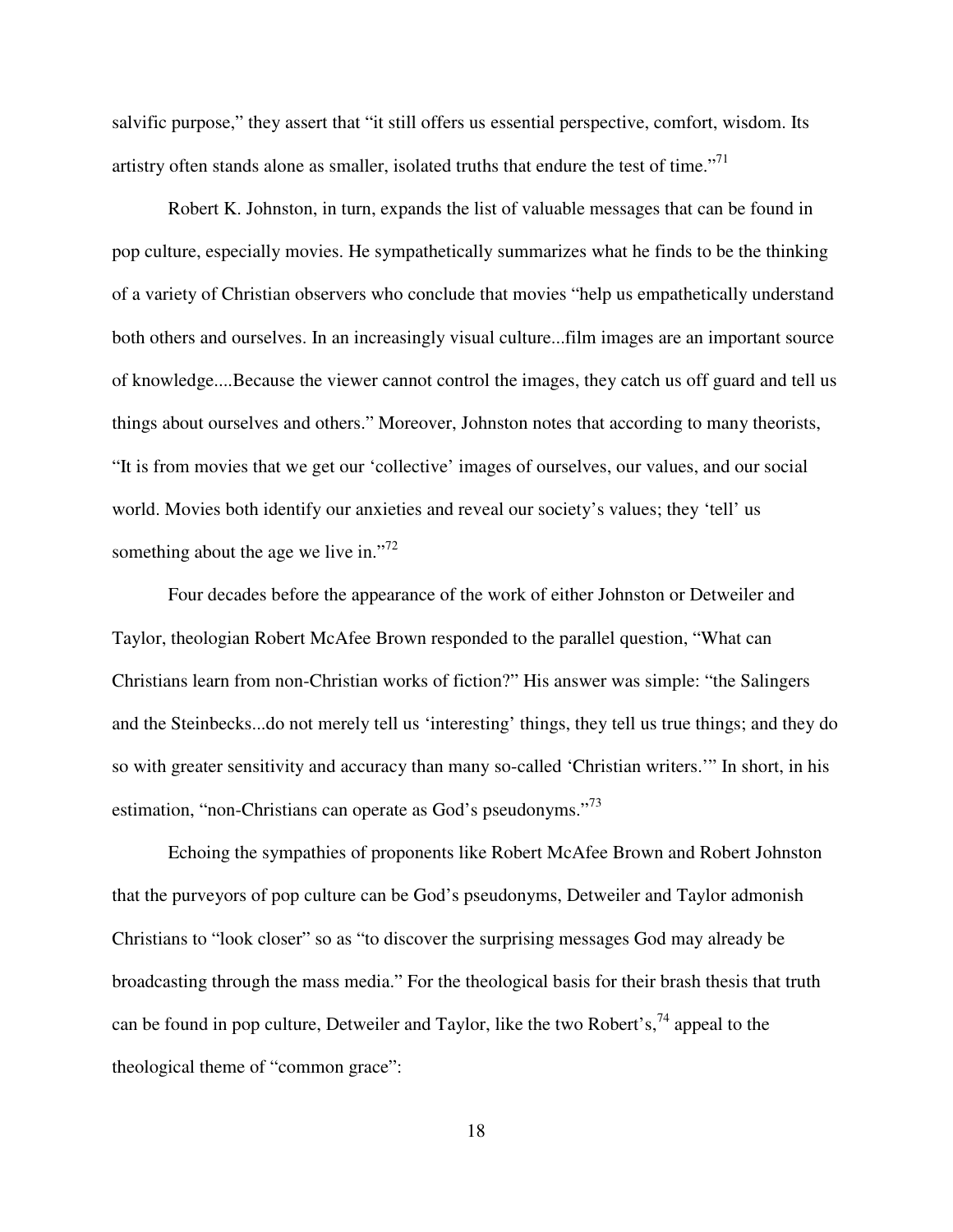The theological term behind learning to look closer is 'common grace.' It begins with an appreciation of the creative side of God, the goodness initiated in Genesis that continues through the Spirit's ongoing work of conscience. It finds biblical roots wherever God used questionable sources, such as Cyrus, the king of Persia (Isaiah 45), to restore his people, the Hebrews. Exhibiting a sense of humor and playful surprise, the God of the Old Testament speaks through such unlikely means as a burning bush, a donkey, and a dream. 75

The two pop culture enthusiasts then conclude, "Common grace explains why the most spiritual movies are often made by people outside the formal borders of the church."<sup>76</sup>

Debating the relative merits or demerits of the messages that pop cultural products carry, although not irrelevant, is ultimately superficial. The task of determining whether pop culture is the Spirit's playground or the devil's device requires that such a discussion be augmented by an attempt to delve deeper into the dynamics of cultural expression in general and pop culture as a vehicle of expression in particular. For this reason, our journey toward an answer to the question posed by this essay leads to one additional feature of the meaning-making task associated with culture: its religious character.

#### Culture as a Religious Act

It has become common place since the advent of cultural anthropology in the 1920s to view religious artifacts and rituals as a dimension of the broader cultural phenomenon. Bernard Meland articulates this perspective when he declares, "religious expression is, itself, a cultural occurrence, not only in the sense of partaking of a cultural coloring but in the deeper sense of giving voice to human hungers, anxieties, and appreciations which, in turn, exemplify and articulate the cultural psyche."<sup>77</sup> At the same time, a somewhat opposite thesis has also gained a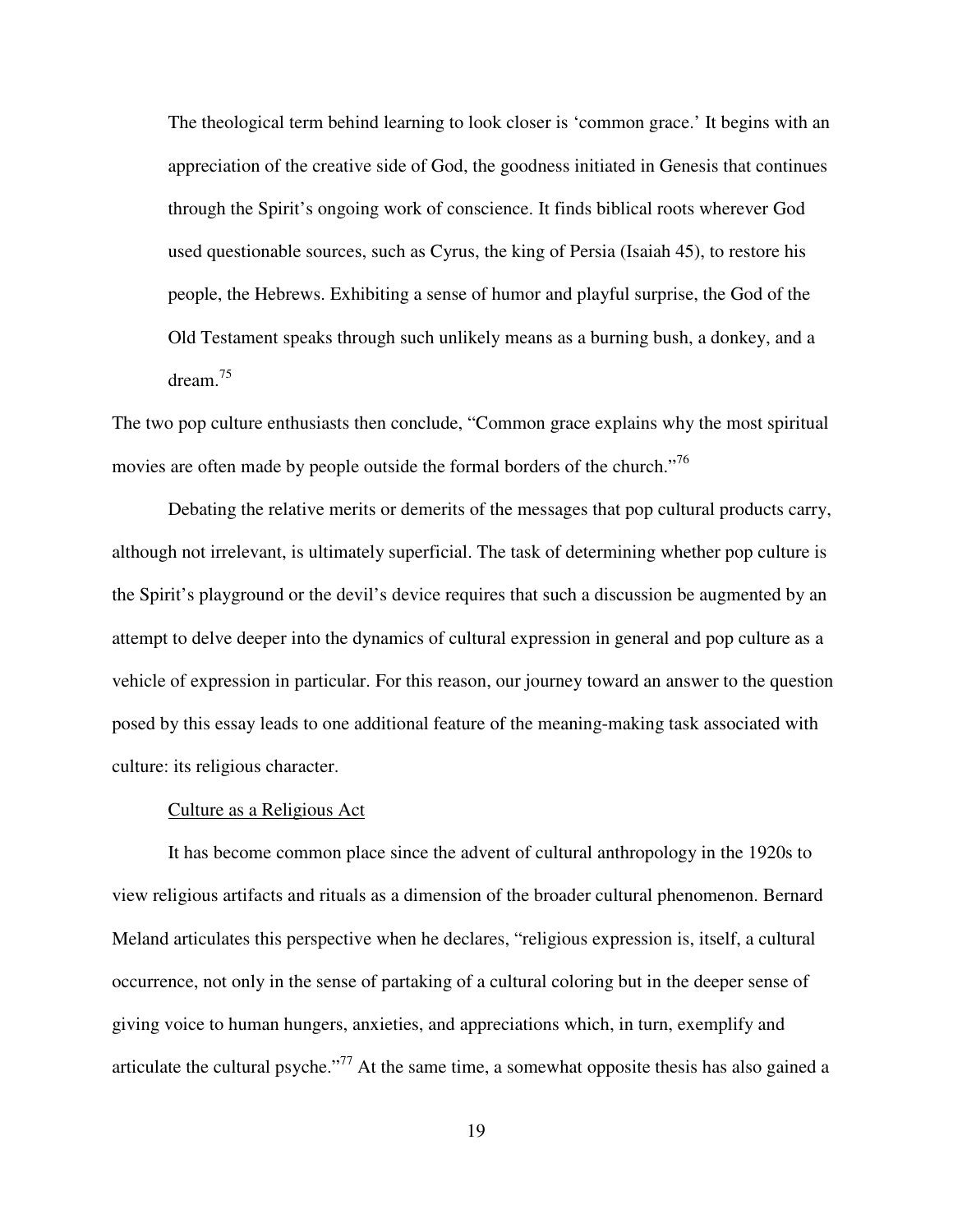positive hearing. Cultural artifacts are often understood as giving expression to the underlying religious ethos of a society. Hence, T. S. Eliot writes, "We may ... ask whether what we call the culture, and what we call the religion, of a people are not different aspects of the same thing: the culture being, essentially, the incarnation (so to speak) of the religion of a people."<sup>78</sup> Similarly, Paul Tillich asserts, "Religion as ultimate concern is the meaning-giving substance of culture, and culture is the totality of forms in which the basic concern of religion expresses itself. In abbreviation: religion is the substance of culture, culture is the form of religion."<sup>79</sup>

Taken together, these two perspective points toward an even more profound manner in which the cultural task is fundamentally religious in character. As I mentioned earlier, Peter Berger theorizes that a people construct their world as they draw from a culturally-mediated interpretive framework, a shared "common order of interpretation," so as to impose a meaningful order upon the multiplicity of experiences that they encounter.<sup>80</sup> Moreover, Berger notes that throughout human history religion has played a decisive role in the building of the sociallyconstructed worlds that humans inhabit.<sup>81</sup> Religion legitimates the world of a society by locating it and its institutions within a sacred, cosmic frame of reference, by bestowing on its members a sense of being connected to ultimate reality, and by giving cosmic status to its interpretative framework.<sup>82</sup> In short, religion is "the human enterprise by which a sacred cosmos is established."<sup>83</sup> What Berger finds to be the case regarding the construction of social identity can be extended to the realm of personal identity formation. Religion is instrumental in the task of legitimating the identity of the self within a socially-constructed world. Bringing the personal and the societal together, David Morgan asserts, "It is the function of religious images in visual piety to secure the world or sense of reality in which the self finds its existence."<sup>84</sup>

## The Religion of Pop Culture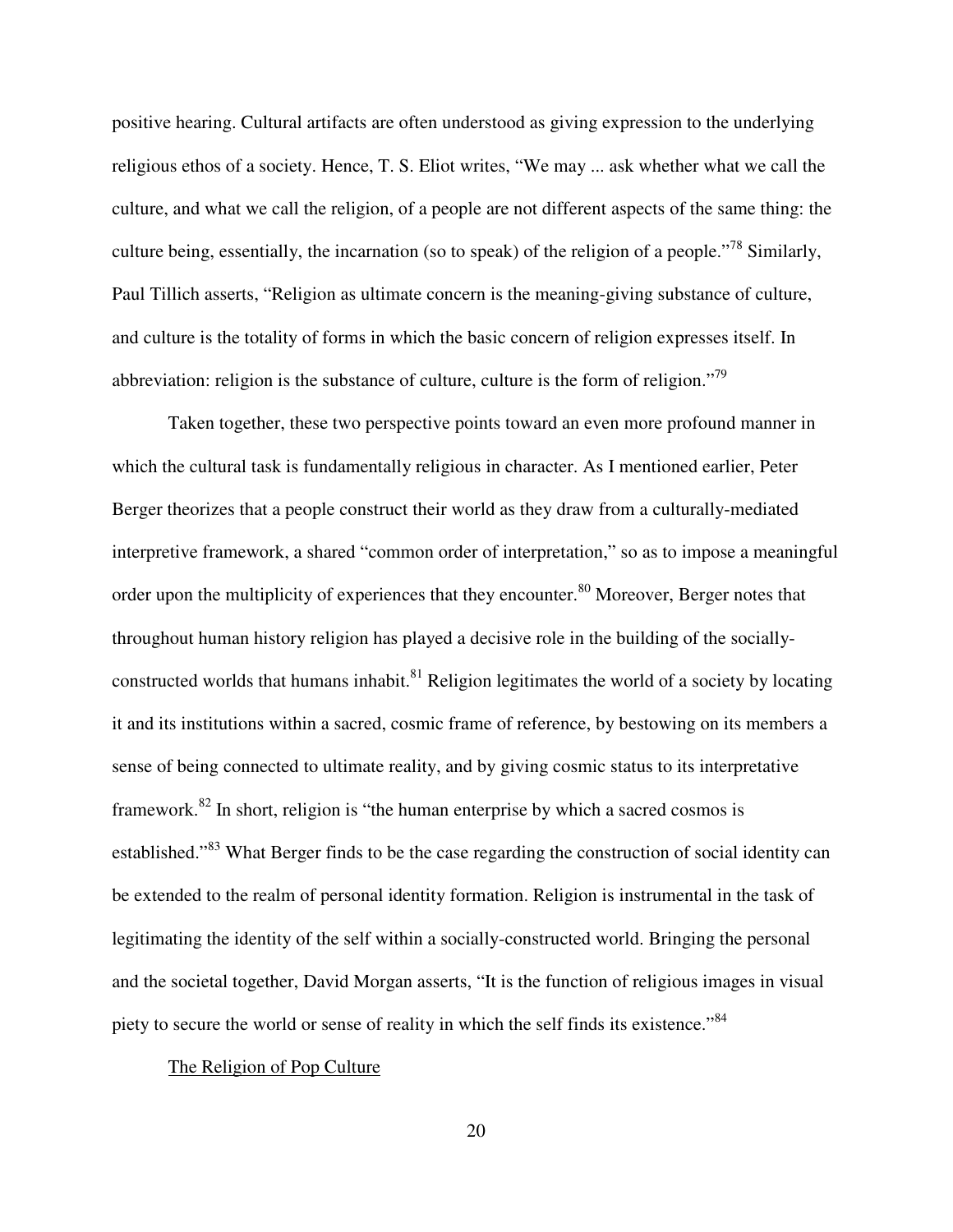The "veritable golden age" of pop culture has brought about what we might refer to as the "respiritualization" of cultural expression. In a manner unprecedented in the late modern era, contemporary North Americans appear to be open to the spiritual,<sup>85</sup> even though acknowledged adherence to traditional religious institutions has declined drastically, especially among younger people.<sup>86</sup> Many members of Tom Beaudoin's generation transfer what can be seen as a fundamentally religious quest from institutionalized ecclesiastical forms to pop cultural expressions. Their "lived theology" is not expressed in the sacred practices of traditional religions, especially Christianity, but in and through popular culture.<sup>87</sup> But how exactly does pop culture function culturally?: In what sense does it come to stand as the center of the task of meaning-making that brings cohesion to the lives of its consumers?

In his study of classical hero myths, Joseph Campbell declares that such myths, regardless of where they are found, narrate a plot that flows through three typical stages: "A hero ventures forth from the world of common day into a region of supernatural wonder; fabulous forces are there encountered, and a decisive victory is won; the hero comes back from this mysterious adventure with the power to bestow boons on his fellow man."<sup>88</sup> In his intriguing study, *Life the Movie*, Neal Gabler draws a connection between the hero myth as a cultural narrative and religious belief, and then applies this connection to the phenomenon of the "celebrity" that has become such an important part of contemporary pop culture:

What Campbell codified was the basis not only for cultural myths but for systems of religious belief as well....In imposing the same mythic matrix on celebrity, the entertainment culture was also providing a system of belief. The spirituality, the alternative reality, the easy transcendence, the celebrity homilies, the gospels inspired by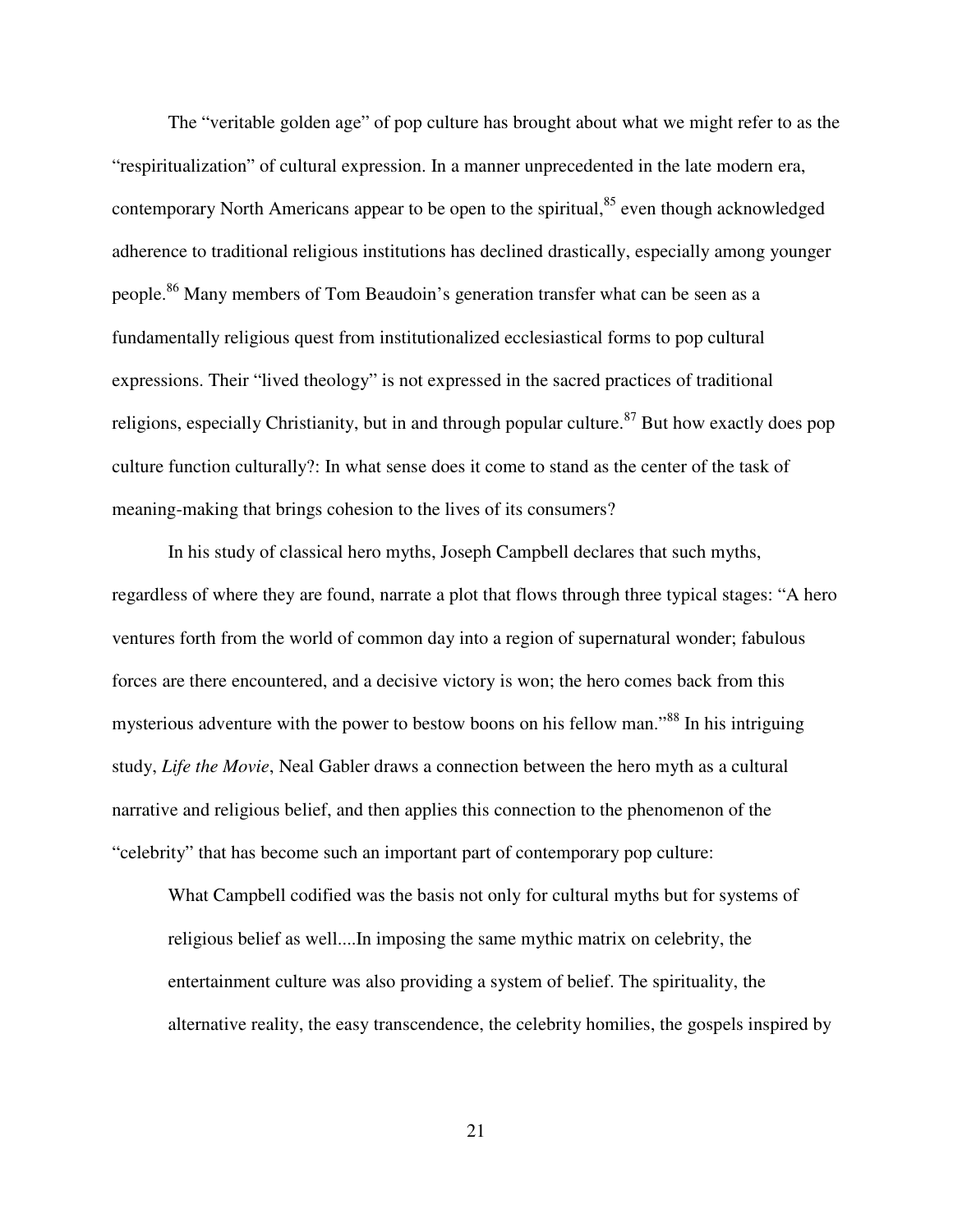celebrities' deaths, the icons on their way to apotheosis–all these edged entertainment, as incarnated by celebrities, ever closer to theology.<sup>89</sup>

Yet the effects of pop culture are not limited to providing a series of *ersatz* personalities through whom people can vicariously live their lives. Its role moves deeper. Pop culture has increasingly mediated to its consumers the narrative that provides the basis for the formation of their sense of personal identity.

Contemporary narrative thinkers have rediscovered the importance of narrative in the process of personal identity formation.<sup>90</sup> Narrative, they argue, is constitutive of the way humans actually experience their world and themselves.<sup>91</sup> Alasdair MacIntyre, for example, points out that humans are story-tellers<sup>92</sup> and that identity develops through the telling of a personal narrative, in accordance with which one's life "make sense."<sup>93</sup> Similarly, George Stroup describes identity as the pattern that memory retrieves from one's personal history and projects into the future. According to Stroup's description, identity emerges in that through the exercise of memory a person selects certain events from one's past and uses them as a basis for interpreting the significance of the whole of one's life.<sup>94</sup> This identity, Stroup explains, is not created merely from the "factual data," or "chronicle," of one's life, but requires an "interpretive scheme" that provides the "plot" through which this chronicle makes sense.<sup>95</sup> The result is a sense of personal identity that arises by means of a perceived connection to a particular narrative that gives shape to one's identity. Moreover, the interpretive framework or plot in accordance with which a person make sense out of one's life arises ultimately from one's social context. Hence, personal identity always has a communal element; it is shaped by the community of which the person is a participant, which mediates to the person the communal, transcendent narrative necessary for personal identity formation.<sup>96</sup>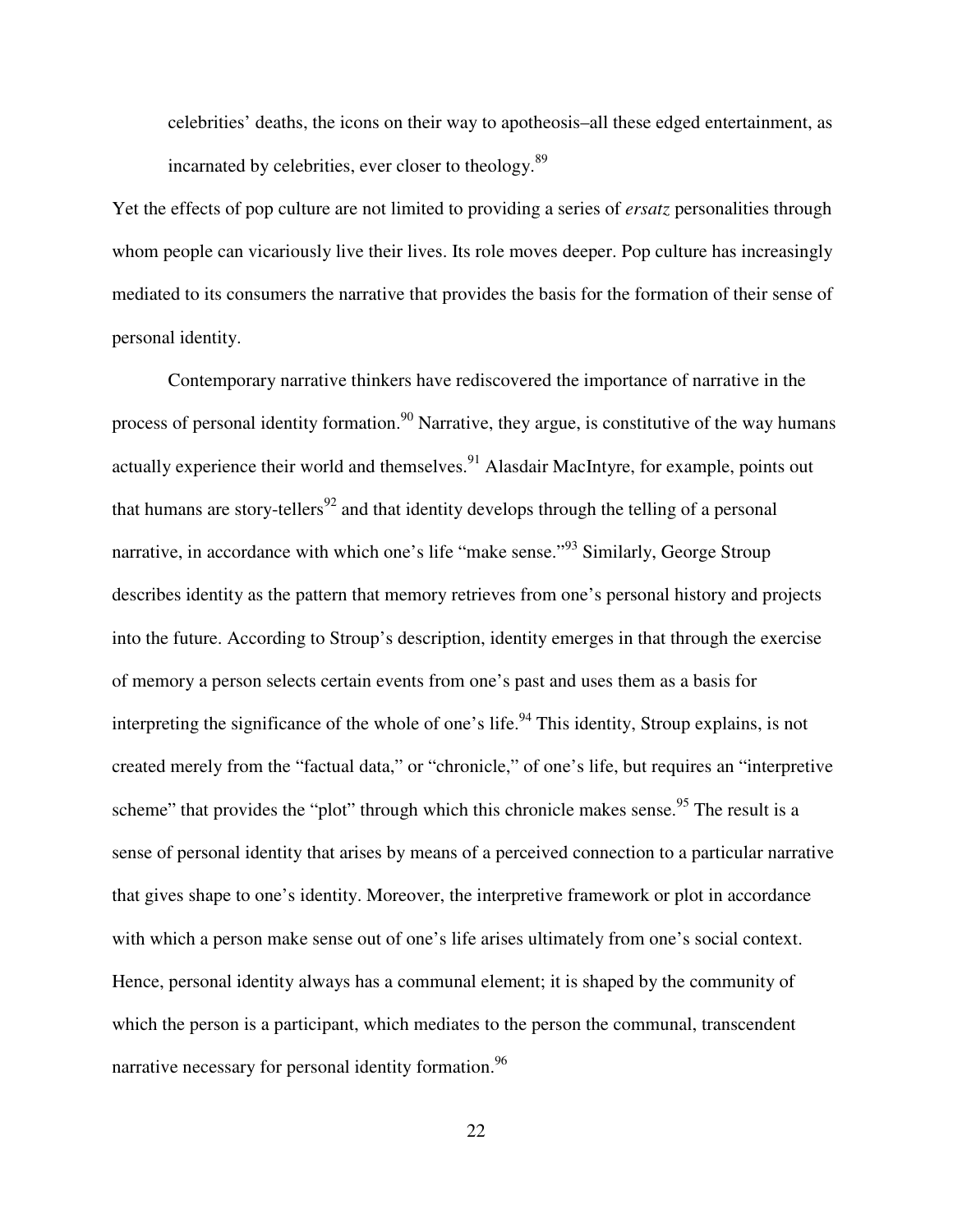Until the "veritable golden age" of pop culture, religious communities–especially the church–provided a sacred metanarrative by means of which a large percentage of people in North America explained their world, made sense out of their lives and constructed their personal identities. But beginning in the last half of the twentieth century, this task increasingly fell to pop cultural artifacts, especially movies, which offered "a model of narrative coherence in a world of seeming anarchy," and which thereby assumed "the burden of drawing the curtain of fantasy,"to cite Gabler's helpful descriptions.<sup>97</sup> In the process, pop culture changed the manner in which its consumers understood life itself. As Gabler points out, "where we had once measured the movies by life, we now measured life by how well it satisfied the narrative expectations created by the movies."<sup>98</sup> In short, faced with the seeming pointlessness of their own chaotic lives while living in a world that appears to be characterized by anarchy, contemporary people increasingly turn to pop culture for an overarching narrative, and by means of which they construct their personal identities and in accordance with which they measure their lives.

We are now, finally, in a position to respond to the question that motivates this essay: Is pop culture the playground of the Spirit or a diabolical device? In a word, the answer is: "Both."

For a large and growing segment of the population, pop culture serves as the chief referent for the cultural task. It provides the central tools by means of which they engage in the age-old task of meaning-making as persons within society. It mediates to them the paradigmatic narrative by means of which and in accordance with which they make sense of their otherwise seemingly senseless lives and thereby construct a sense of personal identity. To the extent that it fulfills this purpose well, pop culture becomes the playground of the Spirit. It serves an instrument by means of which the divine Spirit nurtures the human spirit. It facilitate persons, who find themselves drifting in a sea of apparent meaninglessness, in the task of fashioning a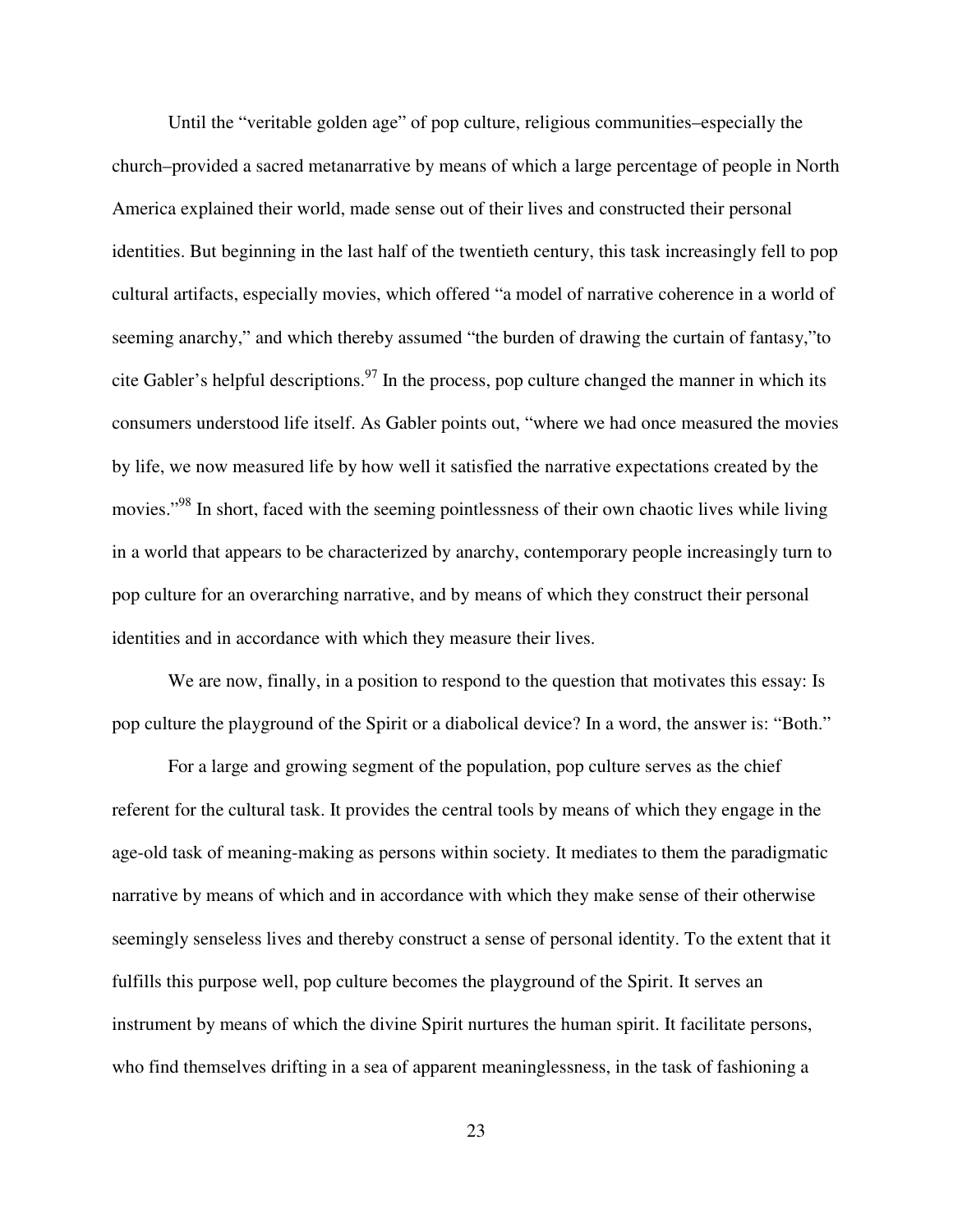personal identity that is genuine. To the degree that this occurs, pop culture functions rightly, fulfilling its cultural task under the lordship of the God of culture.

At the same time, the meaning that people construct by means of the narrative that pop culture provides all-too-often falls short of what is in fact the truth about their lives. Pop culture routinely fails to bring people in touch with the narrative of the God of the Bible, who is bringing creation to its divinely intended goal, namely, that of becoming the new creation fashioned around Jesus Christ, the Logos, the one in whom all things find their interconnectedness and hence their true meaning. To the extent that the paradigmatic narrative mediated through pop culture moves its consumers away from the truthful narrative of God, pop culture becomes its own god. It becomes the god of pop culture. When this occurs, pop culture, which is intended by God to be the playground of God's Spirit degenerates into a device that is diabolical, and this to the detriment of all.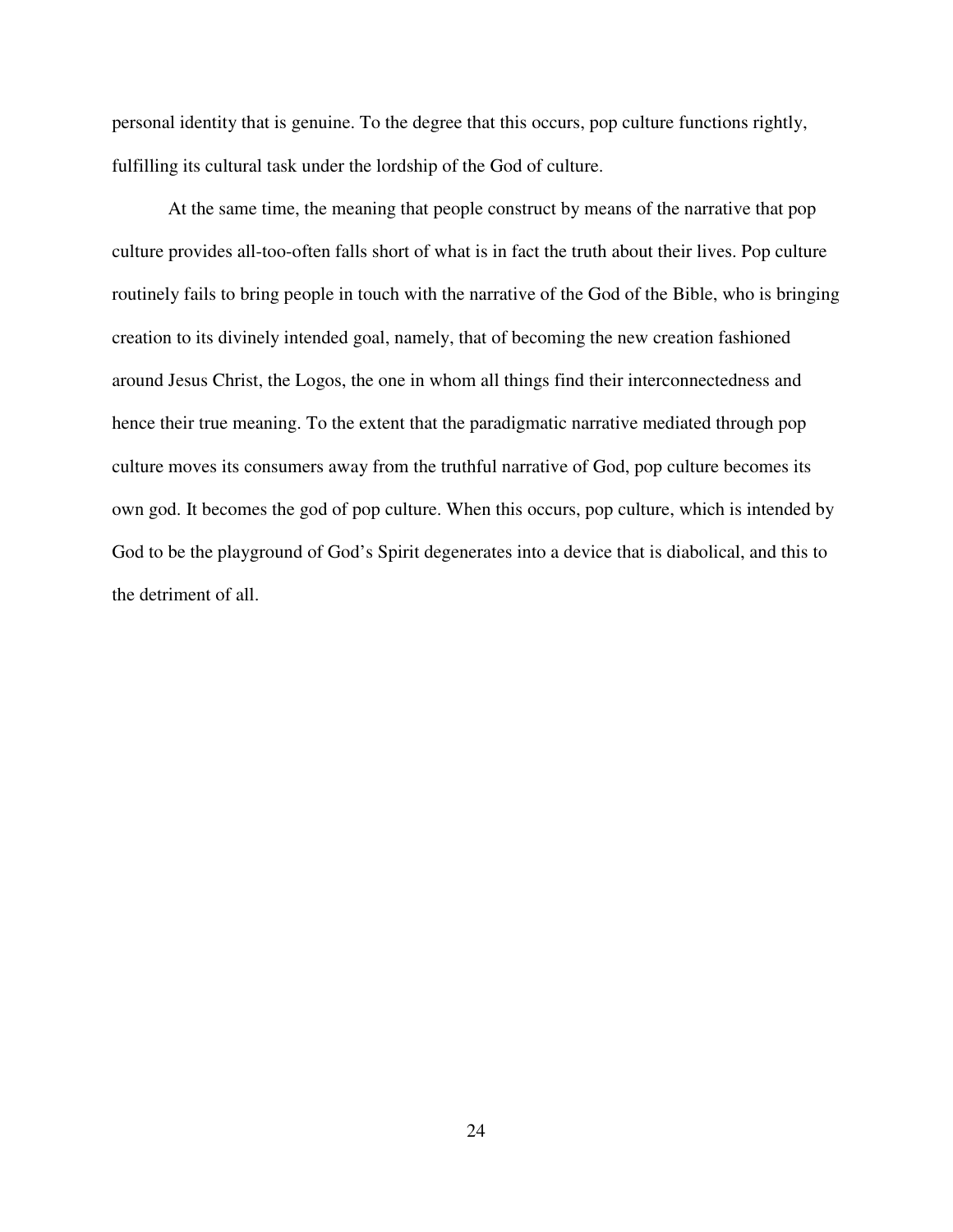**Notes** 

3.Thomas Martin, *Images and the Imageless: A Study in Religious Consciousness and Film* (Lewisburg, PA: Bucknell University Press, 1981), 52. CHECK

4.Neil P. Hurley, *Theology Through Film* (New York: Harper and Row, 1970), x.

5.Hurley, *Theology Through Film*, x.

6.Hurley, *Theology Through Film*, ix.

7.Hurley, *Theology Through Film*, x.

8.Craig Detweiler and Barry Taylor, *A Matrix of Meaning: Finding God in Pop Culture* (Grand Rapids, MI: Baker, 2003), 8.

9.Detweiler and Taylor, *Matrix of Meaning*, 9.

10.Detweiler and Taylor, *Matrix of Meaning*, 16.

11.Detweiler and Taylor, *Matrix of Meaning*, 9.

12.Detweiler and Taylor, *Matrix of Meaning*, 17.

13.For an expanded treatment of this topic as well as the subsequent discussion of culture and religion, see Stanley J. Grenz and John R. Franke, *Beyond Foundationalism: Shaping Theology in a Postmodern Context* (Louisville: Westminster John Knox, 2001), 131-50.

14.Martha Bayles, "Immunity Not Surgery: Why It Is Better to Exert Cultural Authority than to Impose Censorship," in *Toward the Renewal of Civilization: Political Order and Culture*, ed. T. William Boxx and Gary M. Quinlivan (Grand Rapids, MI: Eerdmans, 1998), 152.

15.Bayles, "Immunity Not Surgery," 153.

16.For this background, see Michael Warren, *Seeing Through the Media: A Religious View of Communications and Cultural Analysis* (Philadelphia: Trinity Press International, 1997), 41.

17.See, for example, Cicero, *Tusculan Disputations*, 2.5.13 in *Cicero in Twenty-eight Volumes*, trans. J. E. King, revised edition (Cambridge, MA: Harvard University Press, 1971), 18:159.

18.Kathryn Tanner, *Theories of Culture: A New Agenda for Theology* (Minneapolis: Augsburg Fortress, 1997), 7.

19.Edward Burnett Tylor, *Primitive Culture* (London: J. Murray, 1871), 1

<sup>1.</sup>Carl McClain, *Morals and the Movies* (Kansas City: Beacon Hill, 1970), 25. CHECK

<sup>2.</sup>For a helpful taxonomy of attitudes toward films, see Robert K. Johnston, *Reel Spirituality: Theology and Film in Dialogue* (Grand Rapids, MI: Baker, 2000), 41-58.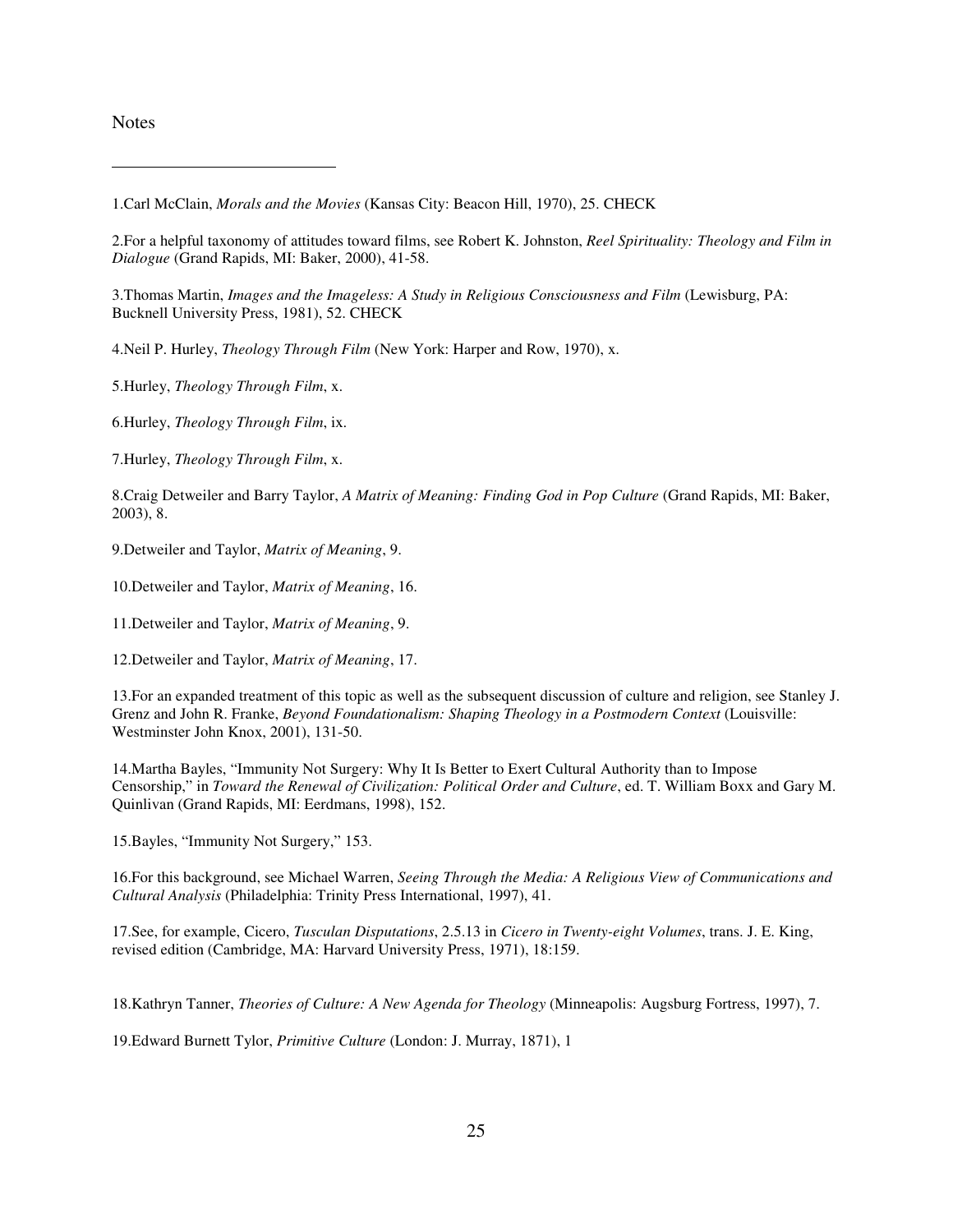20.For this assessment, see Tanner, *Theories of Culture*, 19.

21.See George Stocking, *Race, Culture and Evolution* (Chicago: University of Chicago Press, 1982), 203. Writing as a historian of anthropology, Stocking describes here the shift in usage from "culture" to "cultures," a shift that he suggests was begun by Frank Boas.

22.Melvin Herskovitz, *Man and His Works* (New York: Alfred A. Knopf, 1948), 625.

23.See, for example, John W. Bennett and Melvin M. Tumin, *Social Life* (New York: Alfred A. Knopf, 1948), 208- 9.

24.Roy G. D'Andrade, *The Development of Cognitive Anthropology* (Cambridge: Cambridge University Press,1995), 250.

25.Anthony P. Cohen, *Self Consciousness: An Alternative Anthropology of Identity* (London: Routledge, 1994), 118- 19.

26.Cohen, *Self Consciousness*, 118-19.

27.Alain Touraine, *Return of the Actor*, trans. Myrna Godzich (Minneapolis: University of Minnesota Press, 1988), 8, 26-27, 54-55.

28.Cohen, *Self Consciousness*, 96.

29.Clifford Geertz, *The Interpretation of Cultures* (New York: Basic Books, 1973), 45.

30.Ulf Hannerz, *Cultural Complexity: Studies in the Social Organization of Meaning* (New York: Columbia University Press,1992), 3-4.

31.Peter L. Berger, *The Sacred Canopy: Elements of a Sociological Theory of Religion*, Anchor Books edition (Garden City, NY: Doubleday, 1969), 3-13.

32. See also, Paul G. Hiebert, *Cultural Anthropology*, 2<sup>nd</sup> ed. (Grand Rapids, MI: Baker, 1983), 28-29.

33.Claudia Strauss and Naomi Quinn, *A Cognitive Theory of Cultural Meaning* (Cambridge: Cambridge University Press, 1997), 48.

34.Strauss and Quinn, *A Cognitive Theory of Cultural Meaning*, 49.

35.Pierre Bourdieu, *Outline of a Theory of Practice*, trans. Richard Nice (Cambridge: Cambridge University Press, 1977), 82-83.

36.David Morgan, *Visual Piety: A History and Theory of Popular Images* (Berkeley, CA: University of California Press, 1998), 7.

37.Morgan, *Visual Piety*, 205.

38.Bourdieu, *Outline of a Theory of Practice*, 82-83, 72.

39.Morgan, *Visual Piety*, 9.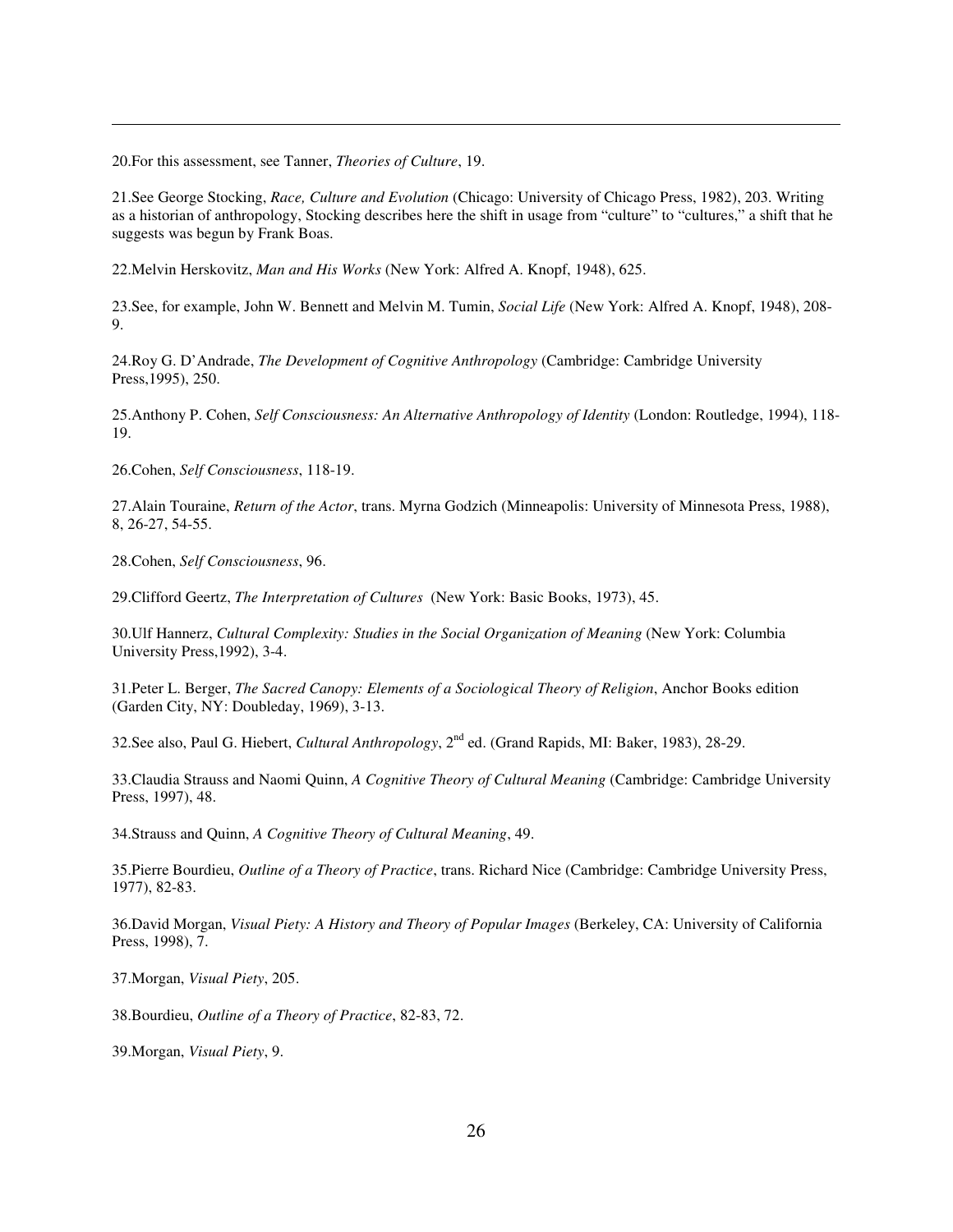40.Morgan, *Visual Piety*, 204-5.

41.Quinn and Holland, "Culture and Cognition," 9.

42.Hiebert, *Cultural Anthropology*, 119.

43.Peter L. Berger and Thomas Luckmann, *The Social Construction of Reality: A Treatise in the Sociology of Knowledge*, Anchor Books edition (New York: Anchor Books, 1967), 68.

44.Bayles, "Immunity Not Surgery," 153.

45.Martin W. Laforse and James A. Drake, *Popular Culture and American Life: Selected Topics in the Study of American Popular Culture* (Chicago: Nelson-Hall, 1981), vii.

46.Marshall Fishwick, *Parameters of Popular Culture* (Bowling Green, OH: Bowling Green University Popular Press, 1974), 2.

47.Bernard Rosenberg and David Manning White, "Perspectives of Mass Culture," in *Mass Culture: The Popular Arts in America*, ed. Bernard Rosenberg and David Manning White (Glencoe, IL: Free Press, 1957), 24.

48.Russel B. Nye, "Notes on a Rationale for Popular Culture" (Bowling Green, OH: Popular Culture Association, 1970), as reprinted in *The Popular Culture Reader*, ed. Christopher Geist and Jack Nachbar, 3<sup>rd</sup> ed. (Bowling Green, OH: Bowling Green University Popular Press, 1983), 23-24.

49.Ray B. Browne, "Popular Culture–New Notes toward a Definition," in *The Popular Culture Reader*, ed. Christopher Geist and Jack Nachbar, 3<sup>rd</sup> ed. (Bowling Green, OH: Bowling Green University Popular Press, 1983), 13.

50.Fishwick, *Parameters of Popular Culture*, 1.

51.For a similar characterization, see Paul Buhle, "Introduction: The 1960s Meet the 1980s," in *Popular Culture in America*, ed. Paul Buhle (Minneapolis: University of Minnesota Press, 1987), xvii.

52.Buhle, "Introduction," xv.

53.For a depiction of some of these artistic expressions, see *The History of Popular Culture to 1815*, ed. Norman f. Cantor and Michael S. Werthman (New York: Macmillan, 1968).

54.For a helpful, succinct summary of this development, see Nye, "Notes on a Rationale for Popular Culture," 21- 24.

55.See, for example, Laforse and Drake, *Popular Culture and American Life*, viii.

56.Dwight Macdonald, "A Theory of Mass Culture," *Diogenes* 3 (Summer 1953), as reprinted in *Mass Culture*, 59.

57.Christopher Geist and Jack Nachbar, "Introduction," in *The Popular Culture Reader*, ed. Christopher Geist and Jack Nachbar, 3<sup>rd</sup> ed. (Bowling Green, OH: Bowling Green University Popular Press, 1983), 4.

58.Geist and Nachbar, "Introduction," 5-9.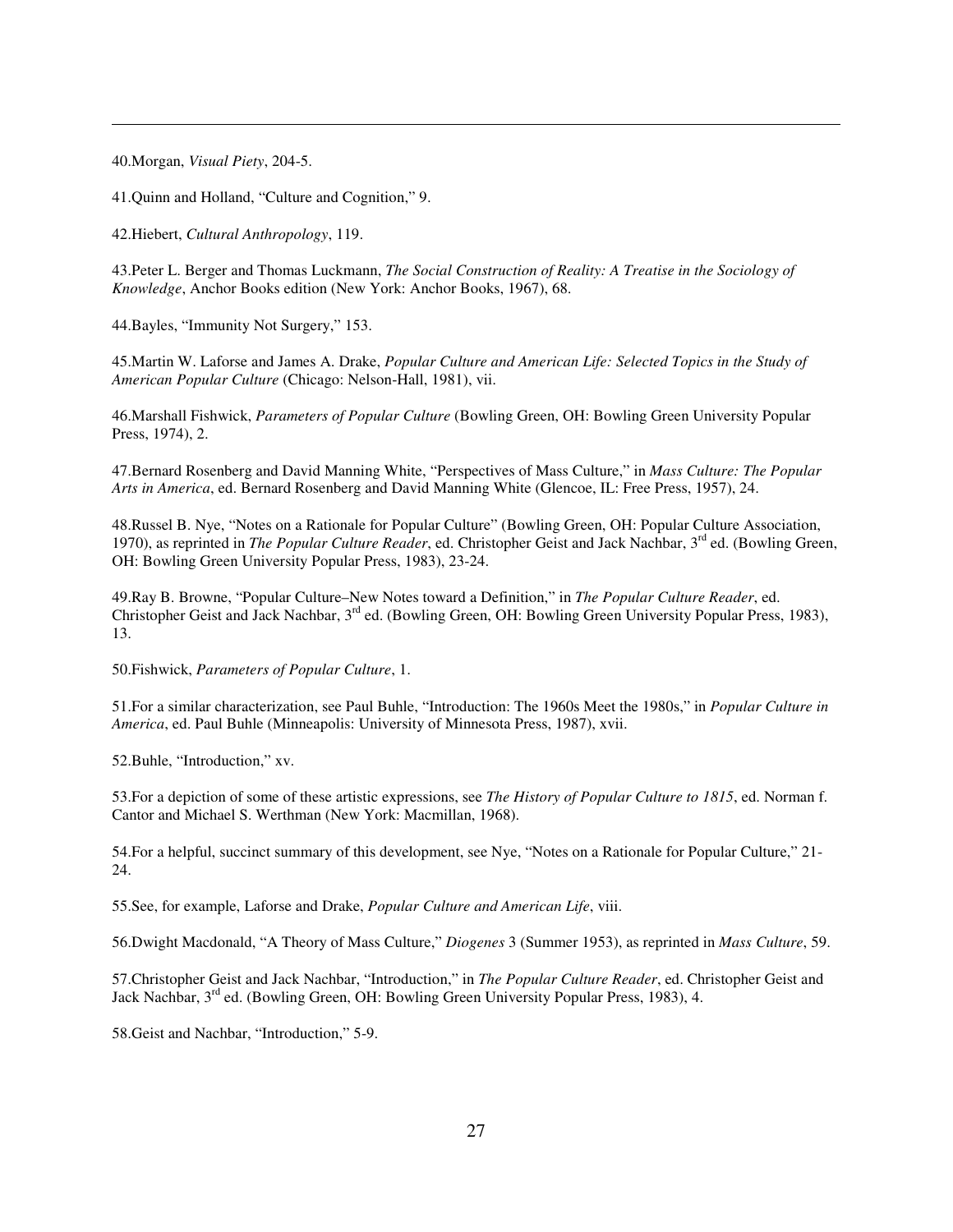59.Leo Lowenthal, "Historical Perspectives of Popular Culture," *American Journal of Sociology* 55 (1950), as reprinted in *Mass Culture*, 52.

60.Macdonald, "A Theory of Mass Culture," 70.

61.Macdonald, "A Theory of Mass Culture," 60.

62.Michael Medved, *Hollywood vs. America: Popular Culture and the War on Traditional Values* (New York: HarperCollins, 1992), 3.

63.Linda S. Lichter, S. Robert Lichter and Stanley Rothman, *Watching America: What Television Tells Us about Our Lives* (New York: Prentice Hall, 1991), 4. CHECK [Medved, 295]

64.Geist and Nachbar, "Introduction," 3.

65.Browne, "Popular Culture," 17.

66.John Fiske, *Understanding Popular Culture* (Boston: Unwin Hyman, 1989), 23-24.

67.Geist and Nachbar, "Introduction," 3.

68.Tom Beaudoin, *Virtual Faith: The Irreverent Spiritual Quest of Generation X* (San Francisco: Jossey-Bass, 1998), 22.

69.Beaudoin, *Virtual Faith*, xiv.

70.Medved, *Hollywood vs. America*, 3.

71.Detweiler and Taylor, *Matrix of Meaning*, 11.

72.Johnston, *Reel Spirituality*, 64.

73.Robert McAfee Brown, "Assyrians in Modern Dress," *Presbyterian Life* (May 1, 1962), as reprinted in Robert McAfee Brown, *The Pseudonyms of God* (Philadelphia: Westminster, 1972), 96. This essay was revised, expanded and recast as chapter 2 of Robert McAfee Brown, *Persuade Us to Rejoice: the Liberating Power of fiction* (Louisville: Westminster John Knox, 1992).

74.Robert Johnston offers a succinct summary of this theme: "God is in all of human culture, both in the way of life of a people and in the expression of that identity through human creativity." Johnston, *Reel Spirituality*, 67.

75.Detweiler and Taylor, *Matrix of Meaning*, 16.

76.Detweiler and Taylor, *Matrix of Meaning*, 17.

77.Bernard Eugene Meland, *Faith and Culture* (Carbondale, IL: Southern Illinois University Press, 1953), 82.

78.T. S. Eliot, *Notes Towards the Definition of Culture* (London: Faber & Faber, 1948), 28.

79.Paul Tillich, *Theology of Culture*, ed. Robert C. Kimball (New York: Oxford, 1959), 42-43.

80.Berger, *Sacred Canopy*, 20.